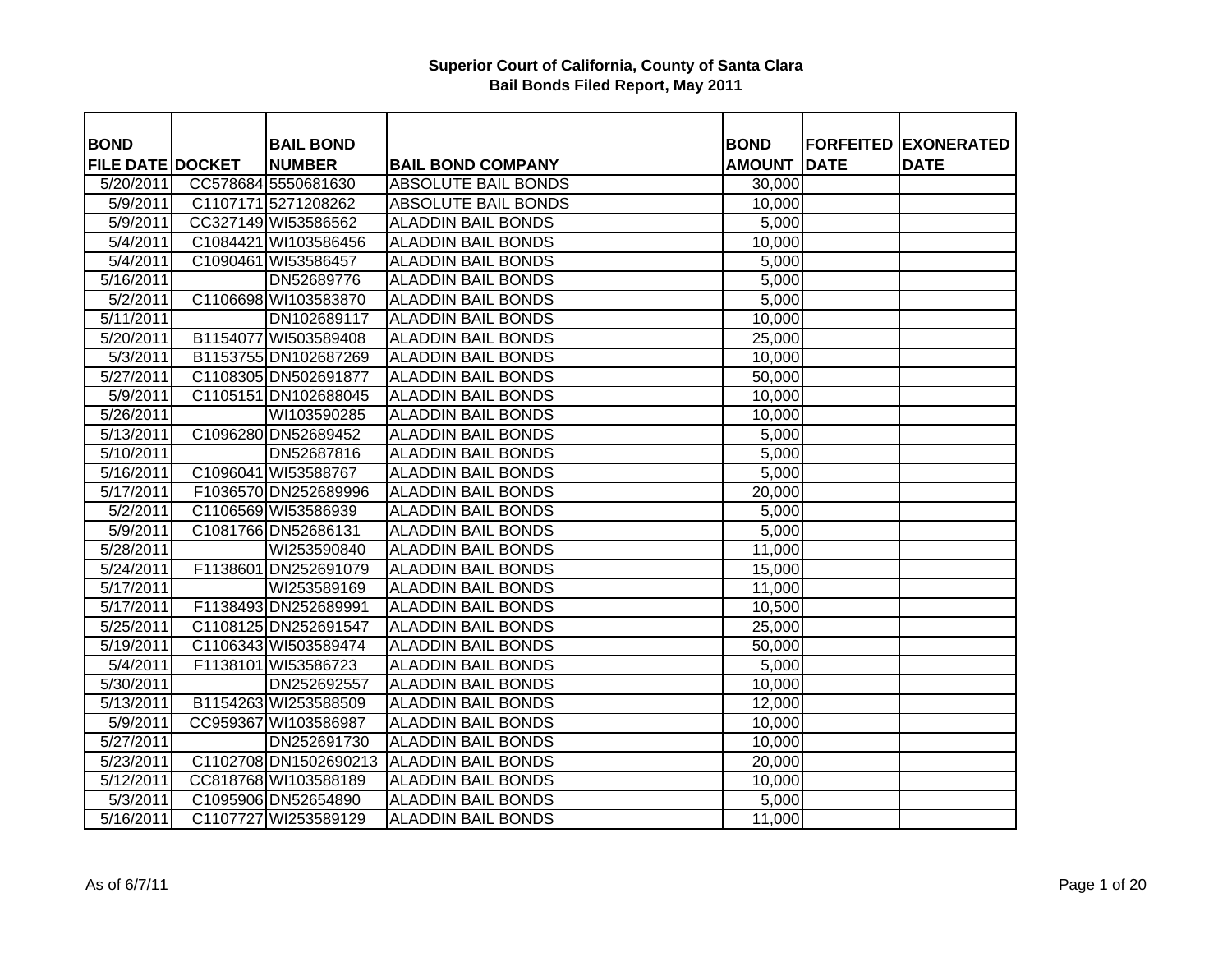| <b>BOND</b>             | <b>BAIL BOND</b>      |                           | <b>BOND</b>   |             | <b>FORFEITED EXONERATED</b> |
|-------------------------|-----------------------|---------------------------|---------------|-------------|-----------------------------|
| <b>FILE DATE DOCKET</b> | <b>NUMBER</b>         | <b>BAIL BOND COMPANY</b>  | <b>AMOUNT</b> | <b>DATE</b> | <b>DATE</b>                 |
| 5/17/2011               | C1106324 WI103589179  | <b>ALADDIN BAIL BONDS</b> | 10,000        |             |                             |
| 5/24/2011               | CC957327 DN52691332   | <b>ALADDIN BAIL BONDS</b> | 2,000         |             |                             |
| 5/24/2011               | C1092483 DN52689775   | <b>ALADDIN BAIL BONDS</b> | 5,000         |             |                             |
| $\overline{5/31/2011}$  | C1108264 DN1002692692 | <b>ALADDIN BAIL BONDS</b> | 75,000        |             |                             |
| 5/23/2011               | DN102690932           | <b>ALADDIN BAIL BONDS</b> | 10,000        |             |                             |
| 5/3/2011                | B1154127 WI253587133  | <b>ALADDIN BAIL BONDS</b> | 25,000        |             |                             |
| 5/12/2011               | C1108554 DN102654894  | <b>ALADDIN BAIL BONDS</b> | 10,000        |             |                             |
| 5/18/2011               | C1104912 WI1003589306 | <b>ALADDIN BAIL BONDS</b> | 60,000        |             |                             |
| 5/19/2011               | F1137506 WI253589304  | <b>ALADDIN BAIL BONDS</b> | 20,000        |             |                             |
| 5/17/2011               | DN252690199           | <b>ALADDIN BAIL BONDS</b> | 25,000        |             |                             |
| 5/26/2011               | C1076925 WI103590351  | <b>ALADDIN BAIL BONDS</b> | 5,000         |             |                             |
| 5/16/2011               | C1068419 DN252689995  | <b>ALADDIN BAIL BONDS</b> | 10,000        |             |                             |
| 5/31/2011               | WI503591213           | <b>ALADDIN BAIL BONDS</b> | 35,000        |             |                             |
| 5/2/2011                | C1101296 DN102687722  | <b>ALADDIN BAIL BONDS</b> | 10,000        |             |                             |
| 5/9/2011                | C1108210 DN252688929  | <b>ALADDIN BAIL BONDS</b> | 16,000        |             |                             |
| 5/9/2011                | C1106320 DN1502688517 | <b>ALADDIN BAIL BONDS</b> | 100,000       |             |                             |
| 5/4/2011                | B1154185 DN252688089  | <b>ALADDIN BAIL BONDS</b> | 10,000        |             |                             |
| 5/6/2011                | CC948588 WI253587683  | <b>ALADDIN BAIL BONDS</b> | 3,000         |             |                             |
| 5/6/2011                | C1079495 WI103587682  | <b>ALADDIN BAIL BONDS</b> | 5,000         |             |                             |
| 5/16/2011               | C9556152 DN252689890  | <b>ALADDIN BAIL BONDS</b> | 25,000        |             |                             |
| 5/12/2011               | C1086009 DN52688537   | <b>ALADDIN BAIL BONDS</b> | 5,000         |             |                             |
| 5/31/2011               | C1095361 WI103591063  | <b>ALADDIN BAIL BONDS</b> | 10,000        |             |                             |
| 5/10/2011               | C1198586 WI103588356  | <b>ALADDIN BAIL BONDS</b> | 5,000         |             |                             |
| 5/16/2011               | WI103589003           | <b>ALADDIN BAIL BONDS</b> | 10,000        |             |                             |
| $\overline{5/16/2011}$  | C1107729 WI503588921  | <b>ALADDIN BAIL BONDS</b> | 30,000        |             |                             |
| 5/3/2011                | B1154167 DN252687538  | <b>ALADDIN BAIL BONDS</b> | 10,000        |             |                             |
| 5/4/2011                | F1035581 DN52687803   | <b>ALADDIN BAIL BONDS</b> | 5,000         |             |                             |
| 5/9/2011                | C1107764 DN252688624  | <b>ALADDIN BAIL BONDS</b> | 15,000        |             |                             |
| 5/25/2011               | C1105855 WI103590017  | <b>ALADDIN BAIL BONDS</b> | 10,000        |             |                             |
| 5/10/2011               | F1138360 WI253573255  | <b>ALADDIN BAIL BONDS</b> | 15,000        |             |                             |
| 5/20/2011               | C1108128 DN52690704   | <b>ALADDIN BAIL BONDS</b> | 5,000         |             |                             |
| 5/30/2011               | WI53591170            | <b>ALADDIN BAIL BONDS</b> | 1,000         |             |                             |
| 5/13/2011               | C1074490 WI53588684   | <b>ALADDIN BAIL BONDS</b> | 5,000         |             |                             |
| 5/13/2011               | C1091921 WI53588686   | <b>ALADDIN BAIL BONDS</b> | 2,000         |             |                             |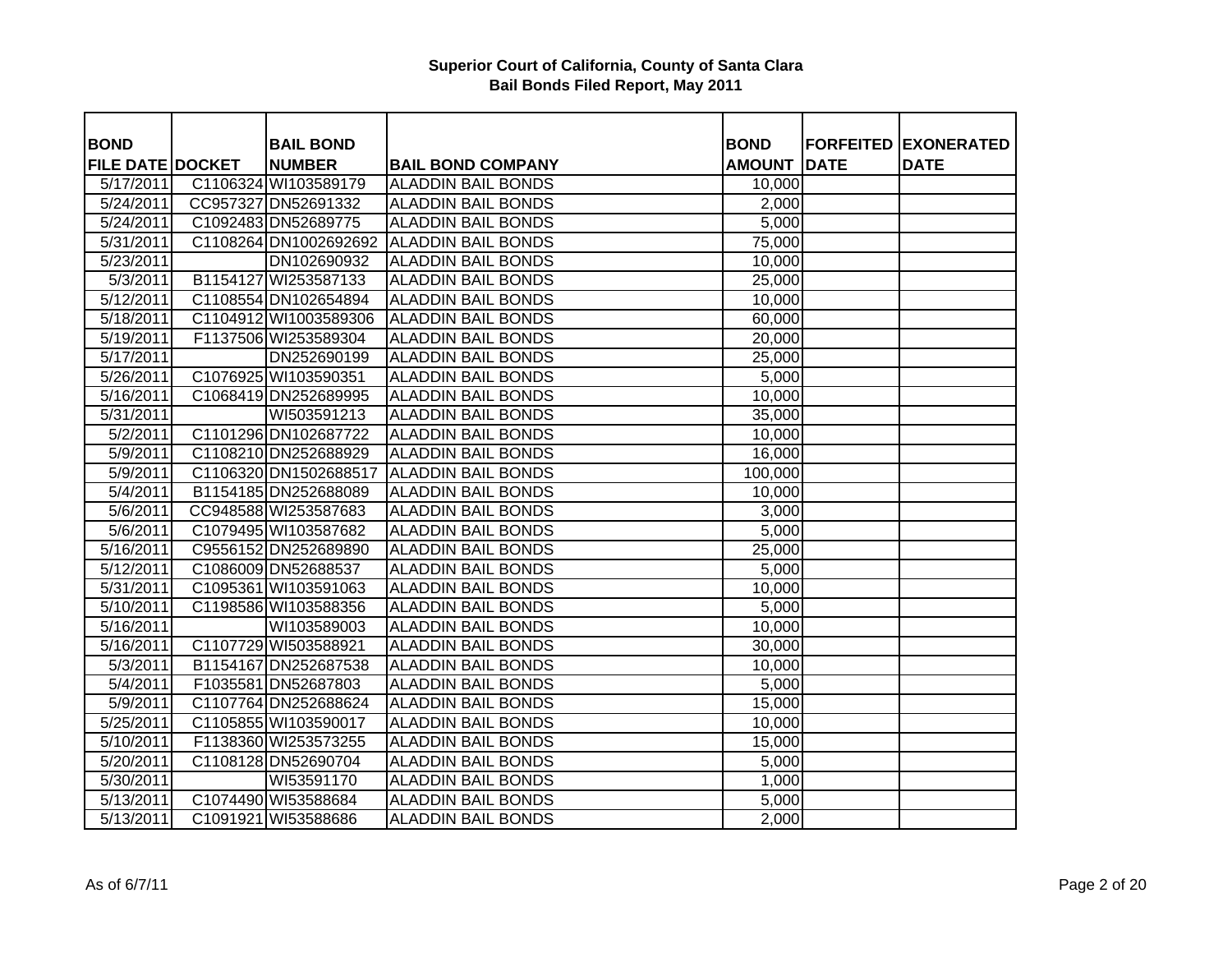| <b>BOND</b>             | <b>BAIL BOND</b>      |                           | <b>BOND</b>   |             | <b>FORFEITED EXONERATED</b> |
|-------------------------|-----------------------|---------------------------|---------------|-------------|-----------------------------|
| <b>FILE DATE DOCKET</b> | <b>NUMBER</b>         | <b>BAIL BOND COMPANY</b>  | <b>AMOUNT</b> | <b>DATE</b> | <b>DATE</b>                 |
| 5/31/2011               | C1095683 WI103591126  | <b>ALADDIN BAIL BONDS</b> | 10,000        |             |                             |
| 5/13/2011               | WI253588709           | <b>ALADDIN BAIL BONDS</b> | 11,000        |             |                             |
| 5/5/2011                | C1101384 DN102687527  | <b>ALADDIN BAIL BONDS</b> | 10,000        |             |                             |
| 5/27/2011               | C1087678 DN252691099  | <b>ALADDIN BAIL BONDS</b> | 15,000        |             |                             |
| 5/9/2011                | WI253588229           | <b>ALADDIN BAIL BONDS</b> | 25,000        |             |                             |
| 5/18/2011               | DN252690336           | <b>ALADDIN BAIL BONDS</b> | 16,000        |             |                             |
| 5/3/2011                | B1153742 WI2503586802 | <b>ALADDIN BAIL BONDS</b> | 200,000       |             | 5/11/2011                   |
| 5/13/2011               | C1091392 DN52689510   | <b>ALADDIN BAIL BONDS</b> | 5,000         |             |                             |
| 5/13/2011               | C1107800 DN102689569  | <b>ALADDIN BAIL BONDS</b> | 10,000        |             |                             |
| 5/17/2011               | F1035514 DN52689496   | <b>ALADDIN BAIL BONDS</b> | 5,000         |             |                             |
| 5/6/2011                | C1101851 DN502688212  | <b>ALADDIN BAIL BONDS</b> | 50,000        |             |                             |
| 5/23/2011               | C1106396 WI253590075  | <b>ALADDIN BAIL BONDS</b> | 20,000        |             |                             |
| 5/25/2011               | DN502691510           | <b>ALADDIN BAIL BONDS</b> | 50,000        |             |                             |
| 5/4/2011                | C1106882 WI103587463  | <b>ALADDIN BAIL BONDS</b> | 10,000        |             |                             |
| 5/11/2011               | C1107316 WI103588391  | <b>ALADDIN BAIL BONDS</b> | 10,000        |             |                             |
| 5/23/2011               | C1093810 DN52691227   | <b>ALADDIN BAIL BONDS</b> | 5,000         |             |                             |
| 5/20/2011               | CC950540 DN1002690591 | <b>ALADDIN BAIL BONDS</b> | 75,000        |             |                             |
| 5/25/2011               | C1103681 DN102690700  | <b>ALADDIN BAIL BONDS</b> | 10,000        |             |                             |
| 5/20/2011               | WI253589575           | <b>ALADDIN BAIL BONDS</b> | 15,000        |             |                             |
| 5/2/2011                | C1069713 DN52687627   | <b>ALADDIN BAIL BONDS</b> | 5,000         |             |                             |
| 5/2/2011                | C1077540 DN102687626  | <b>ALADDIN BAIL BONDS</b> | 5,000         |             |                             |
| 5/2/2011                | C1106364 DN102687628  | <b>ALADDIN BAIL BONDS</b> | 10,000        |             |                             |
| 5/17/2011               | C1103910 DN52690103   | <b>ALADDIN BAIL BONDS</b> | 5,000         |             |                             |
| 5/2/2011                | C1106887 WI253587210  | <b>ALADDIN BAIL BONDS</b> | 25,000        |             |                             |
| 5/5/2011                | C1093289 WI503587351  | <b>ALADDIN BAIL BONDS</b> | 5,000         |             |                             |
| 5/13/2011               | F1138209 DN52689110   | <b>ALADDIN BAIL BONDS</b> | 1,000         |             | 5/18/2011                   |
| 5/12/2011               | C1078616 DN252689343  | <b>ALADDIN BAIL BONDS</b> | 25,000        |             |                             |
| 5/23/2011               | WI503589353           | <b>ALADDIN BAIL BONDS</b> | 10,000        |             |                             |
| 5/17/2011               | C1107557 DN252690185  | <b>ALADDIN BAIL BONDS</b> | 25,000        |             |                             |
| 5/6/2011                | C1108143 DN252688368  | <b>ALADDIN BAIL BONDS</b> | 25,000        |             |                             |
| 5/19/2011               | C1107863 DN252690396  | <b>ALADDIN BAIL BONDS</b> | 20,000        |             |                             |
| 5/9/2011                | C1106637 WI503587975  | <b>ALADDIN BAIL BONDS</b> | 50,000        |             |                             |
| 5/9/2011                | C1107813 WI53588156   | <b>ALADDIN BAIL BONDS</b> | 1,000         |             |                             |
| 5/5/2011                | WI253587648           | <b>ALADDIN BAIL BONDS</b> | 25,000        |             | 6/1/2011                    |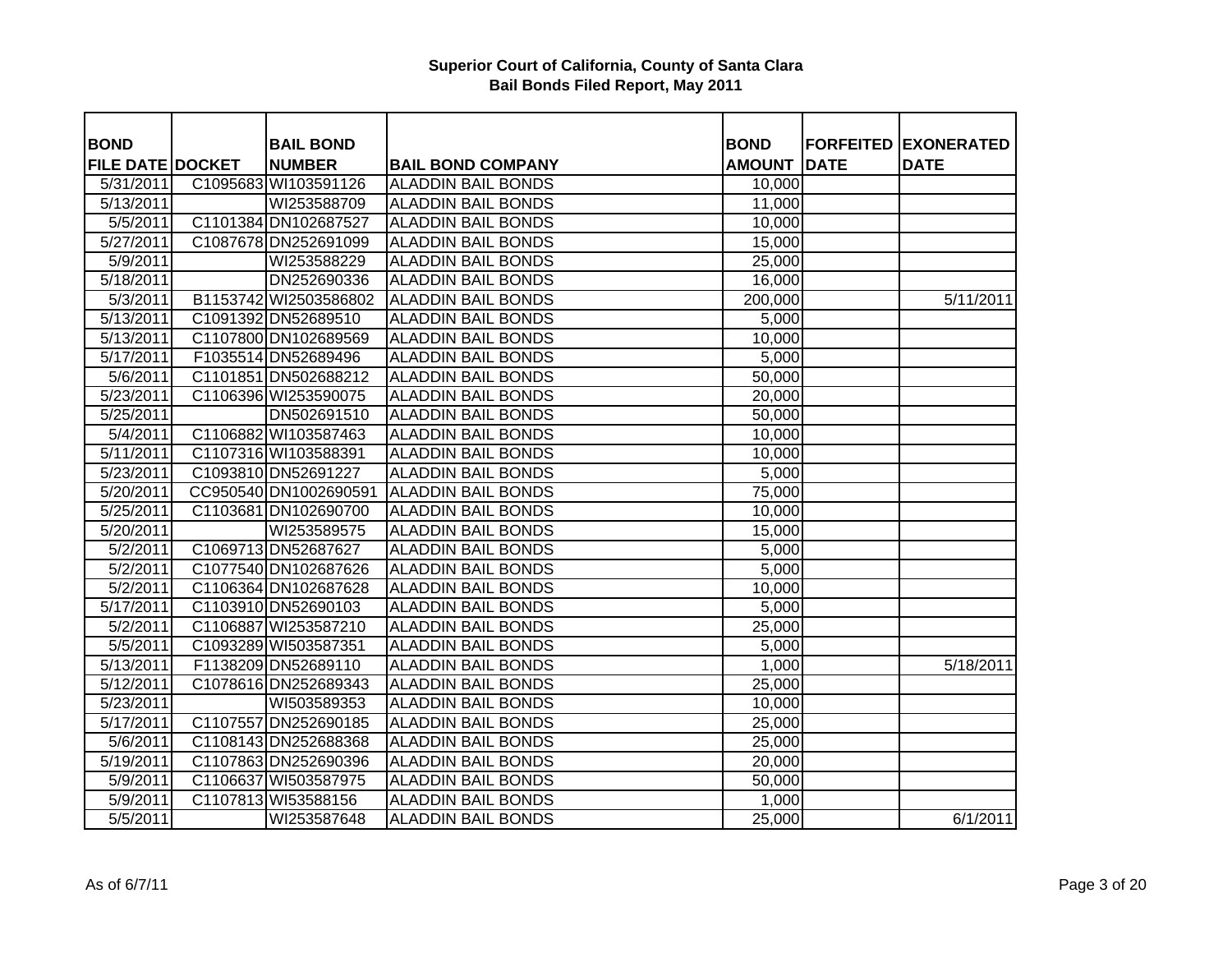| <b>BOND</b>             |                   | <b>BAIL BOND</b>      |                           | <b>BOND</b>   |                       | <b>FORFEITED EXONERATED</b> |
|-------------------------|-------------------|-----------------------|---------------------------|---------------|-----------------------|-----------------------------|
| <b>FILE DATE DOCKET</b> |                   | <b>NUMBER</b>         | <b>BAIL BOND COMPANY</b>  | <b>AMOUNT</b> | <b>DATE</b>           | <b>DATE</b>                 |
| 5/26/2011               | C1198093 11502054 |                       | <b>ALADDIN BAIL BONDS</b> | 43,000        |                       |                             |
| 5/5/2011                |                   | F1137598 WI103587358  | <b>ALADDIN BAIL BONDS</b> | 6,000         |                       |                             |
| 5/25/2011               |                   | DN502691432           | <b>ALADDIN BAIL BONDS</b> | 25,000        |                       |                             |
| 5/2/2011                |                   | C1085602 WI253586962  | <b>ALADDIN BAIL BONDS</b> | 10,000        |                       | 5/4/2011                    |
| 5/10/2011               |                   | C1103348 WI53588310   | <b>ALADDIN BAIL BONDS</b> | 5,000         |                       |                             |
| 5/9/2011                |                   | WI253588027           | <b>ALADDIN BAIL BONDS</b> | 20,000        |                       |                             |
| $\overline{5}/20/2011$  |                   | DN102690573           | <b>ALADDIN BAIL BONDS</b> | 10,000        |                       |                             |
| 5/2/2011                |                   | C1077805 DN102685776  | <b>ALADDIN BAIL BONDS</b> | 10,000        |                       |                             |
| 5/2/2011                |                   | C1105016 DN102687374  | <b>ALADDIN BAIL BONDS</b> | 5,000         |                       |                             |
| 5/24/2011               |                   | WI103590148           | <b>ALADDIN BAIL BONDS</b> | 100,000       |                       |                             |
| 5/27/2011               |                   | DN252691584           | <b>ALADDIN BAIL BONDS</b> | 10,000        |                       |                             |
| 5/17/2011               |                   | B1153954 WI1003588753 | <b>ALADDIN BAIL BONDS</b> | 10,000        |                       |                             |
| 5/23/2011               |                   | WI253589951           | <b>ALADDIN BAIL BONDS</b> | 15,000        |                       |                             |
| 5/9/2011                |                   | B1153846 DN252688285  | <b>ALADDIN BAIL BONDS</b> | 20,000        |                       |                             |
| 5/9/2011                |                   | C1107814 DN102688715  | <b>ALADDIN BAIL BONDS</b> | 10,000        |                       |                             |
| 5/3/2011                |                   | WI503587360           | <b>ALADDIN BAIL BONDS</b> | 50,000        |                       |                             |
| $\overline{5}/3/2011$   |                   | W1503587360           | <b>ALADDIN BAIL BONDS</b> | 50,000        |                       | 5/31/2011                   |
| 5/17/2011               |                   | BB943077 DN102689697  | <b>ALADDIN BAIL BONDS</b> | 7,500         |                       |                             |
| 5/17/2011               |                   | B1153899 DN52689698   | <b>ALADDIN BAIL BONDS</b> | 2,500         |                       |                             |
| 5/16/2011               |                   | C1108119 DN102689673  | <b>ALADDIN BAIL BONDS</b> | 6,000         |                       |                             |
| $\overline{5/16/2011}$  |                   | C1199716 DN252689662  | <b>ALADDIN BAIL BONDS</b> | 5,000         |                       |                             |
| 5/25/2011               |                   | DN252691560           | <b>ALADDIN BAIL BONDS</b> | 16,000        |                       |                             |
| $\overline{5/25/2011}$  |                   | C1070213 DN502691561  | <b>ALADDIN BAIL BONDS</b> | 35,000        |                       |                             |
| 5/25/2011               |                   | C1084980 WI103590118  | <b>ALADDIN BAIL BONDS</b> | 10,000        |                       |                             |
| 5/11/2011               |                   | CC616263 DN102688788  | <b>ALADDIN BAIL BONDS</b> | 10,000        |                       |                             |
| 5/11/2011               |                   | C1069172 DN502688787  | <b>ALADDIN BAIL BONDS</b> | 20,000        |                       |                             |
| 5/11/2011               |                   | C1067994 WI253593257  | <b>ALADDIN BAIL BONDS</b> | 14,000        |                       |                             |
| 5/4/2011                |                   | C1103847 WI253587461  | <b>ALADDIN BAIL BONDS</b> | 15,000        | $\frac{1}{5/10/2011}$ |                             |
| 5/5/2011                |                   | F1137421 WI503587460  | <b>ALADDIN BAIL BONDS</b> | 30,000        | 5/17/2011             |                             |
| 5/28/2011               |                   | WI503590946           | <b>ALADDIN BAIL BONDS</b> | 35,000        |                       |                             |
| 5/28/2011               |                   | C1108286 DN252692266  | <b>ALADDIN BAIL BONDS</b> | 25,000        |                       |                             |
| 5/3/2011                |                   | BB836756 DN102687517  | <b>ALADDIN BAIL BONDS</b> | 10,000        |                       |                             |
| 5/28/2011               |                   | DN502692253           | <b>ALADDIN BAIL BONDS</b> | 35,000        |                       |                             |
| 5/31/2011               |                   | WI253591178           | <b>ALADDIN BAIL BONDS</b> | 16,000        |                       |                             |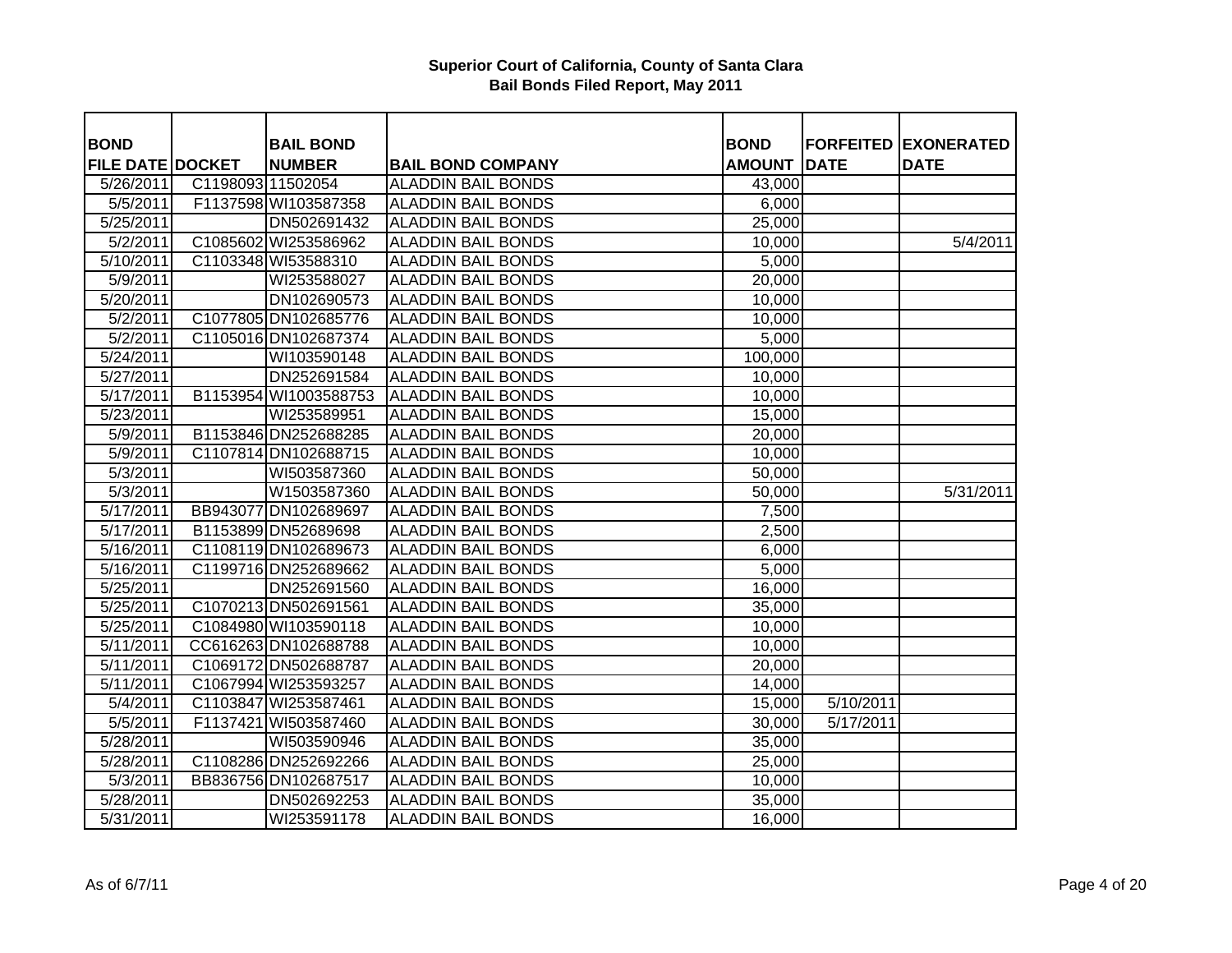| <b>BOND</b>             | <b>BAIL BOND</b>     |                           | <b>BOND</b>   |             | <b>FORFEITED EXONERATED</b> |
|-------------------------|----------------------|---------------------------|---------------|-------------|-----------------------------|
| <b>FILE DATE DOCKET</b> | <b>NUMBER</b>        | <b>BAIL BOND COMPANY</b>  | <b>AMOUNT</b> | <b>DATE</b> | <b>DATE</b>                 |
| 5/2/2011                | C1106695 DN252687384 | <b>ALADDIN BAIL BONDS</b> | 20,000        |             |                             |
| 5/19/2011               | WI1003589500         | <b>ALADDIN BAIL BONDS</b> | 55,000        |             |                             |
| 5/13/2011               | B1154263 DN252689228 | <b>ALADDIN BAIL BONDS</b> | 14,000        |             |                             |
| 5/4/2011                | C1102916 WI253585825 | <b>ALADDIN BAIL BONDS</b> | 25,000        | 5/27/2011   |                             |
| 5/13/2011               | C1106408 WI53588660  | <b>ALADDIN BAIL BONDS</b> | 500           |             | 5/24/2011                   |
| 5/4/2011                | C1073633 DN252687985 | <b>ALADDIN BAIL BONDS</b> | 25,000        |             |                             |
| 5/27/2011               | DN52691957           | <b>ALADDIN BAIL BONDS</b> | 1,000         |             |                             |
| 5/9/2011                | C1107321 DN102688824 | <b>ALADDIN BAIL BONDS</b> | 10,000        |             |                             |
| 5/9/2011                | B1048809 DN252688365 | <b>ALADDIN BAIL BONDS</b> | 25,000        |             |                             |
| $\sqrt{5/4/2011}$       | BB944204 DN252687835 | <b>ALADDIN BAIL BONDS</b> | 25,000        |             |                             |
| 5/13/2011               | WI253588512          | <b>ALADDIN BAIL BONDS</b> | 20,000        |             |                             |
| 5/9/2011                | C1106114 WI253588113 | <b>ALADDIN BAIL BONDS</b> | 20,000        |             |                             |
| 5/12/2011               | WI103588608          | <b>ALADDIN BAIL BONDS</b> | 10,000        |             |                             |
| 5/2/2011                | C1107356 WI103586927 | <b>ALADDIN BAIL BONDS</b> | 10,000        |             |                             |
| 5/9/2011                | C1107561 WI253588085 | <b>ALADDIN BAIL BONDS</b> | 11,000        |             |                             |
| 5/17/2011               | WI103588902          | <b>ALADDIN BAIL BONDS</b> | 10,000        |             |                             |
| 5/29/2011               | WI503591014          | <b>ALADDIN BAIL BONDS</b> | 40,000        |             |                             |
| 5/27/2011               | WI503590508          | <b>ALADDIN BAIL BONDS</b> | 35,000        |             |                             |
| 5/11/2011               | B1049075 DN252688254 | <b>ALADDIN BAIL BONDS</b> | 10,000        |             |                             |
| 5/16/2011               | C1196644 WI253588797 | <b>ALADDIN BAIL BONDS</b> | 20,000        |             | 5/19/2011                   |
| 5/13/2011               | C1199498 DN502689509 | <b>ALADDIN BAIL BONDS</b> | 30,000        |             |                             |
| 5/3/2011                | C1106368 DN502687832 | <b>ALADDIN BAIL BONDS</b> | 27,000        |             |                             |
| 5/9/2011                | C1199925 DN252688612 | <b>ALADDIN BAIL BONDS</b> | 15,000        |             |                             |
| 5/23/2011               | B1153540 WI253589615 | <b>ALADDIN BAIL BONDS</b> | 15,000        |             |                             |
| 5/17/2011               | B1152241 DN52690022  | <b>ALADDIN BAIL BONDS</b> | 5,000         |             |                             |
| 5/23/2011               | B1050534 WI53589616  | <b>ALADDIN BAIL BONDS</b> | 2,000         |             |                             |
| 5/3/2011                | C1093139 DN252687949 | <b>ALADDIN BAIL BONDS</b> | 20,000        |             |                             |
| 5/18/2011               | C1093191 WI253589329 | <b>ALADDIN BAIL BONDS</b> | 25,000        |             |                             |
| 5/26/2011               | WI253590455          | <b>ALADDIN BAIL BONDS</b> | 5,000         |             |                             |
| 5/30/2011               | C1108537 DN252692531 | <b>ALADDIN BAIL BONDS</b> | 11,000        |             |                             |
| 5/26/2011               | C1107284 DN252691668 | <b>ALADDIN BAIL BONDS</b> | 15,000        |             |                             |
| 5/23/2011               | C1108112 DN252691128 | <b>ALADDIN BAIL BONDS</b> | 10,000        |             |                             |
| 5/5/2011                | F1138450 WI253587552 | <b>ALADDIN BAIL BONDS</b> | 10,000        | 6/3/2011    |                             |
| 5/26/2011               | C1100097 WI253586711 | <b>ALADDIN BAIL BONDS</b> | 10,000        |             |                             |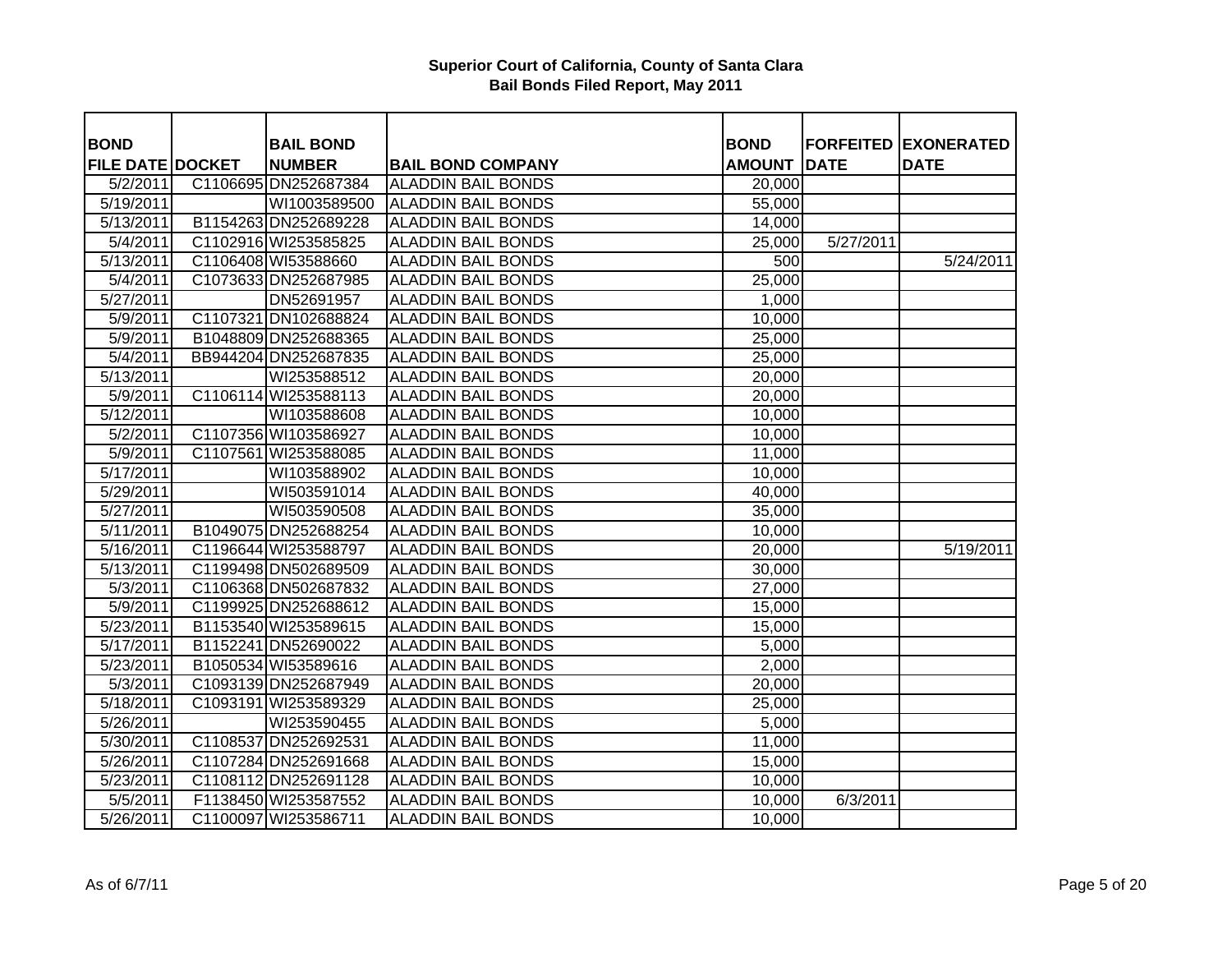| <b>BOND</b>             | <b>BAIL BOND</b>      |                           | <b>BOND</b>   |             | <b>FORFEITED EXONERATED</b> |
|-------------------------|-----------------------|---------------------------|---------------|-------------|-----------------------------|
| <b>FILE DATE DOCKET</b> | <b>NUMBER</b>         | <b>BAIL BOND COMPANY</b>  | <b>AMOUNT</b> | <b>DATE</b> | <b>DATE</b>                 |
| 5/31/2011               | CC813668 WI253590925  | <b>ALADDIN BAIL BONDS</b> | 20,000        |             |                             |
| 5/6/2011                | C1103415 DN102688396  | <b>ALADDIN BAIL BONDS</b> | 5,000         |             |                             |
| 5/10/2011               | F1033925 WI53587998   | <b>ALADDIN BAIL BONDS</b> | 5,000         |             |                             |
| 5/5/2011                | C1094545 DN52688190   | <b>ALADDIN BAIL BONDS</b> | 5,000         |             |                             |
| 5/6/2011                | B1153036 DN1002688185 | <b>ALADDIN BAIL BONDS</b> | 50,000        |             |                             |
| 5/2/2011                | C1106989 WI253587096  | <b>ALADDIN BAIL BONDS</b> | 10,000        |             |                             |
| 5/19/2011               | B1153683 DN252689876  | <b>ALADDIN BAIL BONDS</b> | 25,000        |             |                             |
| 5/31/2011               | C1104544 WI503590753  | <b>ALADDIN BAIL BONDS</b> | 50,000        |             |                             |
| 5/9/2011                | C1107572 WI253588159  | <b>ALADDIN BAIL BONDS</b> | 12,000        |             |                             |
| 5/17/2011               | WI253589267           | <b>ALADDIN BAIL BONDS</b> | 16,000        |             |                             |
| $\sqrt{5/3}/2011$       | CC953228 WI103586018  | <b>ALADDIN BAIL BONDS</b> | 10,000        |             | 5/26/2011                   |
| 5/2/2011                | C1100796 DN502687333  | <b>ALADDIN BAIL BONDS</b> | 5,000         |             |                             |
| 5/4/2011                | B1050523 WI103585975  | <b>ALADDIN BAIL BONDS</b> | 10,000        |             |                             |
| $\overline{5}/28/2011$  | WI253590801           | <b>ALADDIN BAIL BONDS</b> | 15,000        |             |                             |
| 5/27/2011               | C1108184 WI503590522  | <b>ALADDIN BAIL BONDS</b> | 45,000        |             |                             |
| 5/12/2011               | CC958216 DN252689408  | <b>ALADDIN BAIL BONDS</b> | 5,000         |             |                             |
| $\overline{5/25/2011}$  | C1107820 WI503590221  | <b>ALADDIN BAIL BONDS</b> | 35,000        |             |                             |
| 5/27/2011               | C1108415 DN252692029  | <b>ALADDIN BAIL BONDS</b> | 16,000        |             |                             |
| 5/18/2011               | C1104439 DN252688889  | <b>ALADDIN BAIL BONDS</b> | 20,000        |             |                             |
| 5/23/2011               | C1108070 WI253590085  | <b>ALADDIN BAIL BONDS</b> | 25,000        |             |                             |
| 5/26/2011               | C1092624 WI253590425  | <b>ALADDIN BAIL BONDS</b> | 20,000        |             |                             |
| 5/18/2011               | C1101655 DN502690315  | <b>ALADDIN BAIL BONDS</b> | 50,000        |             |                             |
| 5/29/2011               | WI253591004           | <b>ALADDIN BAIL BONDS</b> | 10,000        |             |                             |
| 5/5/2011                | C1089416 DN252687198  | <b>ALADDIN BAIL BONDS</b> | 20,000        |             |                             |
| 5/12/2011               | C1105349 WI503588238  | <b>ALADDIN BAIL BONDS</b> | 30,000        |             |                             |
| 5/10/2011               | C1106886 WI103588328  | <b>ALADDIN BAIL BONDS</b> | 10,000        | 5/19/2011   |                             |
| 5/9/2011                | C1108115 DN502688662  | <b>ALADDIN BAIL BONDS</b> | 30,000        |             |                             |
| 5/19/2011               | C1107536 WI253589507  | <b>ALADDIN BAIL BONDS</b> | 10,000        |             |                             |
| 5/16/2011               | C1108541 WI253589092  | <b>ALADDIN BAIL BONDS</b> | 11,000        |             |                             |
| $\overline{5/27/2011}$  | C1107762 DN502691846  | <b>ALADDIN BAIL BONDS</b> | 26,000        |             |                             |
| 5/4/2011                | B1153359 DN102687328  | <b>ALADDIN BAIL BONDS</b> | 10,000        |             |                             |
| 5/10/2011               | WI53587916            | <b>ALADDIN BAIL BONDS</b> | 250           |             |                             |
| 5/23/2011               | C1106139 DN102690477  | <b>ALADDIN BAIL BONDS</b> | 10,000        |             |                             |
| 5/3/2011                | B1047419 DN52687609   | <b>ALADDIN BAIL BONDS</b> | 5,000         |             |                             |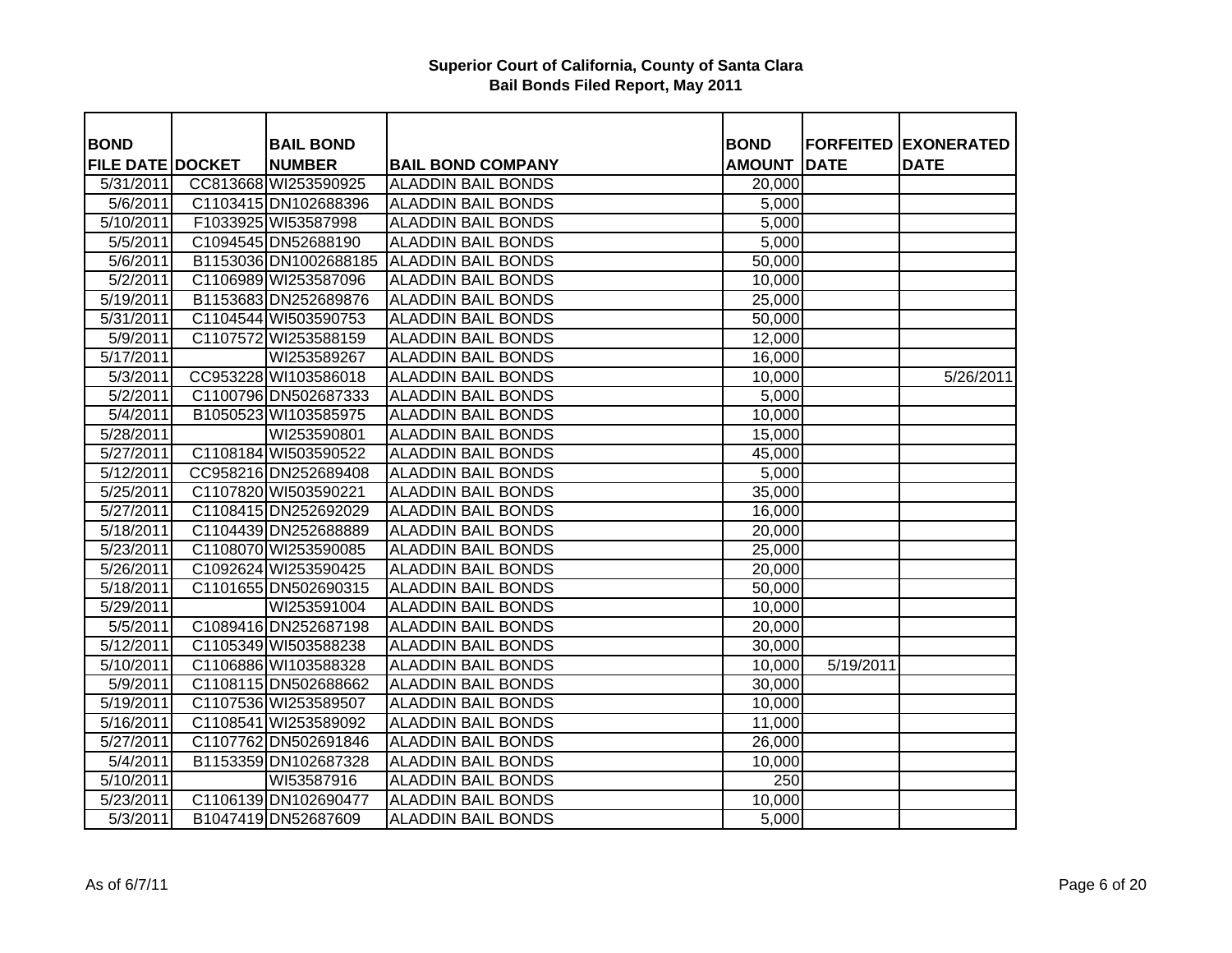| <b>BOND</b>                          | <b>BAIL BOND</b>                      |                                                       | <b>BOND</b><br><b>AMOUNT</b> | <b>DATE</b> | <b>FORFEITED EXONERATED</b> |
|--------------------------------------|---------------------------------------|-------------------------------------------------------|------------------------------|-------------|-----------------------------|
| <b>FILE DATE DOCKET</b><br>5/10/2011 | <b>NUMBER</b><br>F1138416 DN252688494 | <b>BAIL BOND COMPANY</b><br><b>ALADDIN BAIL BONDS</b> | 25,000                       |             | <b>DATE</b>                 |
| 5/6/2011                             | T4993193 DN52688382                   | <b>ALADDIN BAIL BONDS</b>                             | 1,000                        |             | 5/6/2011                    |
| 5/23/2011                            | WI103589622                           | <b>ALADDIN BAIL BONDS</b>                             | 10,000                       |             |                             |
| 5/13/2011                            | B1047432 DN52689333                   | <b>ALADDIN BAIL BONDS</b>                             | 5,000                        | 5/19/2011   |                             |
|                                      | F1034979 WI103587475                  | <b>ALADDIN BAIL BONDS</b>                             | 6,000                        |             |                             |
| 5/5/2011                             |                                       |                                                       |                              |             |                             |
| 5/2/2011                             | DN502687776                           | <b>ALADDIN BAIL BONDS</b>                             | 50,000                       |             | 5/27/2011                   |
| 5/10/2011                            | WI103588289                           | <b>ALADDIN BAIL BONDS</b>                             | 10,000                       |             | 5/23/2011                   |
| 5/20/2011                            | WI503589680                           | <b>ALADDIN BAIL BONDS</b>                             | 26,000                       |             |                             |
| 5/26/2011                            | WI503590435                           | <b>ALADDIN BAIL BONDS</b>                             | 40,000                       |             |                             |
| 5/17/2011                            | C1107806 DN252690165                  | <b>ALADDIN BAIL BONDS</b>                             | 11,000                       |             |                             |
| 5/19/2011                            | C1071515 WI53589470                   | <b>ALADDIN BAIL BONDS</b>                             | 5,000                        |             |                             |
| 5/9/2011                             | B1153928 WI253587758                  | <b>ALADDIN BAIL BONDS</b>                             | 11,000                       |             |                             |
| 5/12/2011                            | F1138393 WI253573256                  | <b>ALADDIN BAIL BONDS</b>                             | 20,000                       |             |                             |
| 5/11/2011                            | B1045532 DN102689009                  | <b>ALADDIN BAIL BONDS</b>                             | 10,000                       |             |                             |
| 5/12/2011                            | BB941699 DN1002689037                 | <b>ALADDIN BAIL BONDS</b>                             | 50,000                       |             |                             |
| 5/25/2011                            | WI253590330                           | <b>ALADDIN BAIL BONDS</b>                             | 10,000                       |             |                             |
| 5/28/2011                            | DN252692170                           | <b>ALADDIN BAIL BONDS</b>                             | 15,000                       |             |                             |
| 5/3/2011                             | F1137410 WI103587310                  | <b>ALADDIN BAIL BONDS</b>                             | 10,000                       |             |                             |
| 5/9/2011                             | B1153927 WI503587710                  | <b>ALADDIN BAIL BONDS</b>                             | 10,000                       |             |                             |
| 5/31/2011                            | DN252692733                           | <b>ALADDIN BAIL BONDS</b>                             | 25,000                       |             |                             |
| 5/16/2011                            | WI253589056                           | <b>ALADDIN BAIL BONDS</b>                             | 25,000                       |             |                             |
| 5/11/2011                            | C1095305 WI103585534                  | <b>ALADDIN BAIL BONDS</b>                             | 10,000                       |             |                             |
| 5/27/2011                            | C1105710 DN252678808                  | <b>ALADDIN BAIL BONDS</b>                             | 25,000                       |             |                             |
| 5/25/2011                            | B1049584 DN52691309                   | <b>ALADDIN BAIL BONDS</b>                             | 3,000                        |             |                             |
| 5/24/2011                            | DN252691239                           | <b>ALADDIN BAIL BONDS</b>                             | 17,500                       |             |                             |
| 5/24/2011                            | WI253589849                           | <b>ALADDIN BAIL BONDS</b>                             | 16,000                       |             |                             |
| 5/3/2011                             | B1154212 WI53587220                   | <b>ALADDIN BAIL BONDS</b>                             | 1,500                        |             |                             |
| 5/19/2011                            | C1107767 DN252690537                  | <b>ALADDIN BAIL BONDS</b>                             | 20,000                       |             |                             |
| 5/31/2011                            | DN252692584                           | <b>ALADDIN BAIL BONDS</b>                             | 10,000                       |             |                             |
| 5/24/2011                            | C1108183 DN52691380                   | <b>ALADDIN BAIL BONDS</b>                             | 5,000                        |             |                             |
| 5/23/2011                            | C1101697 DN102690459                  | <b>ALADDIN BAIL BONDS</b>                             | 10,000                       |             |                             |
| 5/2/2011                             | C1197333 DN502673197                  | <b>ALADDIN BAIL BONDS</b>                             | 50,000                       |             | 5/2/2011                    |
| 5/16/2011                            | C1107797 DN252690039                  | <b>ALADDIN BAIL BONDS</b>                             | 11,000                       |             |                             |
| 5/19/2011                            | B1154205 DN502690250                  | <b>ALADDIN BAIL BONDS</b>                             | 25,000                       |             |                             |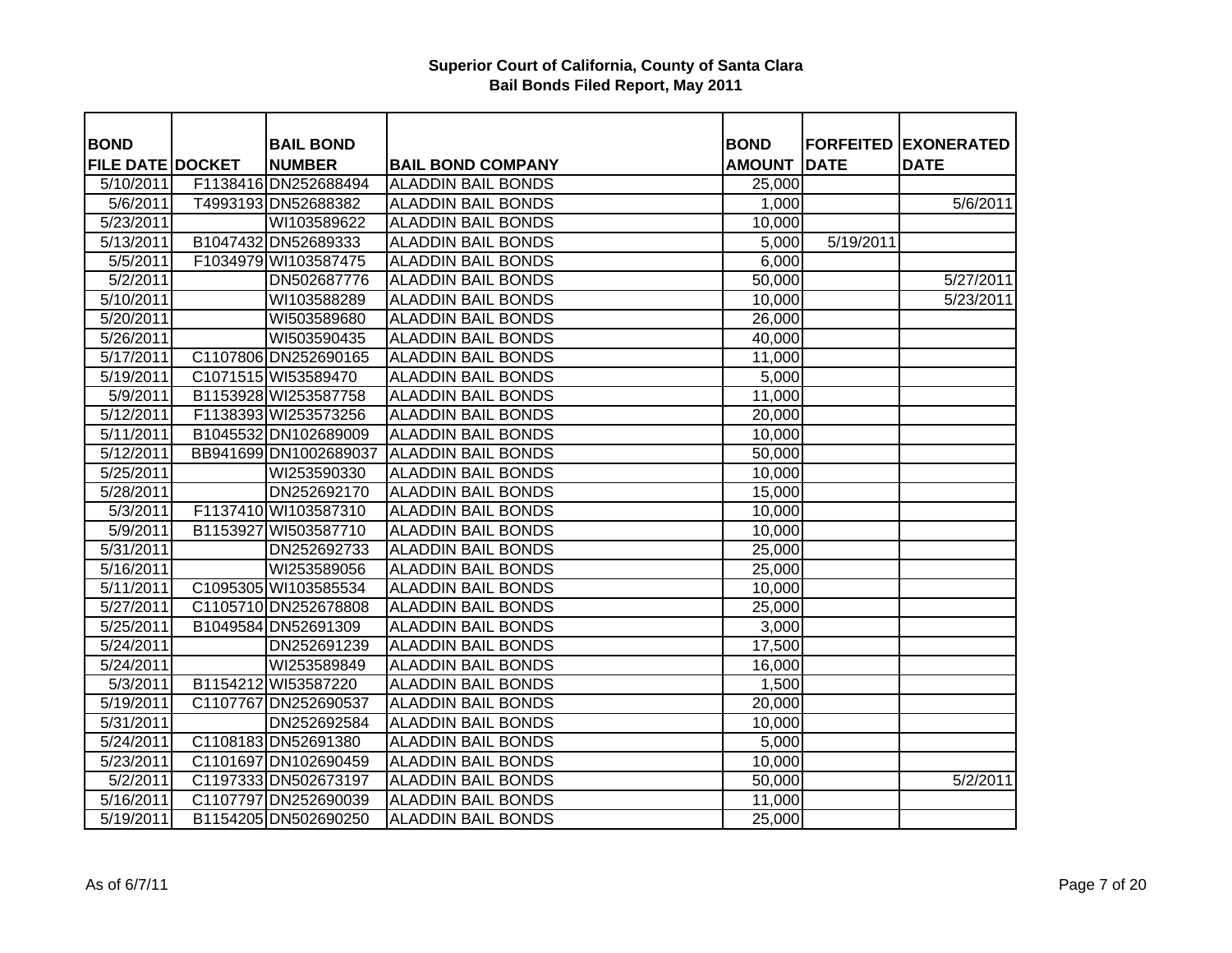| <b>BOND</b>             | <b>BAIL BOND</b>      |                                | <b>BOND</b>   |             | <b>FORFEITED EXONERATED</b> |
|-------------------------|-----------------------|--------------------------------|---------------|-------------|-----------------------------|
| <b>FILE DATE DOCKET</b> | <b>NUMBER</b>         | <b>BAIL BOND COMPANY</b>       | <b>AMOUNT</b> | <b>DATE</b> | <b>DATE</b>                 |
| 5/2/2011                | C1106343 WI1003587181 | <b>ALADDIN BAIL BONDS</b>      | 40,000        |             |                             |
| 5/18/2011               | DN502690241           | <b>ALADDIN BAIL BONDS</b>      | 25,000        |             |                             |
| 5/2/2011                | F1136826 WI53586885   | <b>ALADDIN BAIL BONDS</b>      | 5,000         |             |                             |
| 5/2/2011                | F1136903 WI25-3586884 | <b>ALADDIN BAIL BONDS</b>      | 20,000        |             |                             |
| 5/2/2011                | F1136903 WI253586884  | <b>ALADDIN BAIL BONDS</b>      | 20,000        |             |                             |
| 5/2/2011                | F1138122 WI50-3586888 | <b>ALADDIN BAIL BONDS</b>      | 50,000        |             |                             |
| 5/9/2011                | CC820292 WI53587985   | <b>ALADDIN BAIL BONDS</b>      | 5,000         |             |                             |
| 5/17/2011               | C1197131 WI53588831   | <b>ALADDIN BAIL BONDS</b>      | 1,000         |             |                             |
| 5/19/2011               | CC944556 DN52690501   | <b>ALADDIN BAIL BONDS</b>      | 5,000         |             |                             |
| 5/27/2011               | C9877534 S101939002   | <b>ALEX ZENTENO BAIL BONDS</b> | 10,000        |             |                             |
| 5/18/2011               | A302122015            | ALICE CORTEZ BAIL BONDS        | 10,000        |             |                             |
| 5/2/2011                | C1101400 A152173464   | <b>ALICE CORTEZ BAIL BONDS</b> | 10,000        |             |                             |
| 5/24/2011               | F1138575 A152176053   | ALICE CORTEZ BAIL BONDS        | 10,250        |             |                             |
| $\overline{5}/11/2011$  | F1138116 A72244438    | <b>ALICE CORTEZ BAIL BONDS</b> | 7,000         |             |                             |
| 5/12/2011               | F1137684 A302122016   | ALICE CORTEZ BAIL BONDS        | 30,000        |             |                             |
| 5/4/2011                | FF929608 A302122014   | ALICE CORTEZ BAIL BONDS        | 20,000        |             | 5/10/2011                   |
| 5/24/2011               | 5105197470            | <b>ALL PRO BAIL BONDS</b>      | 75,000        |             |                             |
| 5/28/2011               | 5271259884            | <b>ALL PRO BAIL BONDS</b>      | 15,000        |             |                             |
| 5/18/2011               | C1101935 5800945488   | <b>ALL PRO BAIL BONDS</b>      | 5,000         |             |                             |
| $\frac{1}{5/19/2011}$   | 5550704775            | <b>ALL PRO BAIL BONDS</b>      | 31,000        |             |                             |
| 5/4/2011                | B1152300 5801021927   | <b>ALL PRO BAIL BONDS</b>      | 5,000         |             |                             |
| 5/23/2011               | C1090714 5271215099   | <b>ALL PRO BAIL BONDS</b>      | 25,000        |             |                             |
| 5/24/2011               | FF929459 5271255451   | ALL PRO BAIL BONDS             | 25,000        |             |                             |
| 5/9/2011                | C1105713 5271201317   | ALL PRO BAIL BONDS             | 25,000        |             |                             |
| $\frac{1}{5}$ /9/2011   | C1107467 5111619559   | ALL PRO BAIL BONDS             | 10,000        |             |                             |
| 5/17/2011               | 5111626696            | <b>ALL PRO BAIL BONDS</b>      | 10,000        |             |                             |
| 5/20/2011               | C11051595111626724    | <b>ALL PRO BAIL BONDS</b>      | 10,000        |             |                             |
| 5/23/2011               | C1069773 5801032129   | <b>ALL PRO BAIL BONDS</b>      | 5,000         |             |                             |
| 5/20/2011               | 5271170901            | <b>ALL PRO BAIL BONDS</b>      | 16,000        |             |                             |
| 5/24/2011               | C1081841 5550707099   | ALL PRO BAIL BONDS             | 35,000        |             |                             |
| 5/26/2011               | B1153759 5801037335   | ALL PRO BAIL BONDS             | 5,000         |             |                             |
| 5/23/2011               | C1103076 5801032116   | ALL PRO BAIL BONDS             | 5,000         |             |                             |
| 5/23/2011               | C1103485 5801032103   | <b>ALL PRO BAIL BONDS</b>      | 5,000         |             |                             |
| 5/19/2011               | B1153133 5800985503   | <b>ALL PRO BAIL BONDS</b>      | 5,000         |             |                             |
|                         |                       |                                |               |             |                             |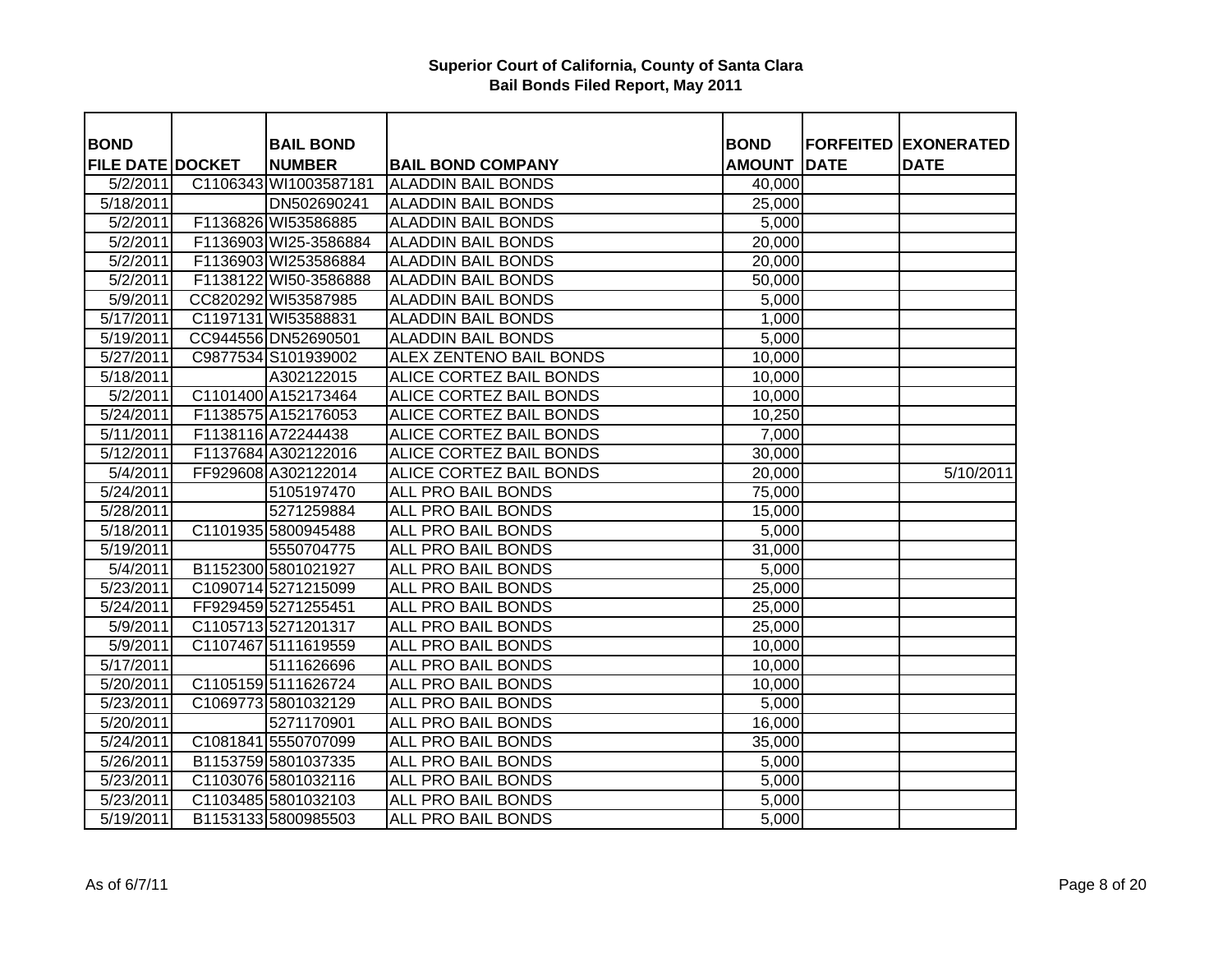| <b>BOND</b>             | <b>BAIL BOND</b>     |                                    | <b>BOND</b>   |             | <b>FORFEITED EXONERATED</b> |
|-------------------------|----------------------|------------------------------------|---------------|-------------|-----------------------------|
| <b>FILE DATE DOCKET</b> | <b>NUMBER</b>        | <b>BAIL BOND COMPANY</b>           | <b>AMOUNT</b> | <b>DATE</b> | <b>DATE</b>                 |
| 5/6/2011                | C1103165 5271201304  | <b>ALL PRO BAIL BONDS</b>          | 25,000        |             |                             |
| 5/19/2011               | 5271214807           | <b>ALL PRO BAIL BONDS</b>          | 25,000        |             | 6/1/2011                    |
| 5/29/2011               | 5271259897           | <b>ALL PRO BAIL BONDS</b>          | 20,000        |             |                             |
| $\overline{5/25/2011}$  | BB940254 5111602470  | ALL PRO BAIL BONDS                 | 7,000         |             |                             |
| 5/25/2011               | B1049749 5271222194  | ALL PRO BAIL BONDS                 | 25,000        |             |                             |
| 5/23/2011               | 5111626766           | <b>ALL PRO BAIL BONDS</b>          | 10,000        |             |                             |
| 5/23/2011               | CC644781 5271170914  | <b>ALL PRO BAIL BONDS</b>          | 15,000        |             | 5/26/2011                   |
| 5/9/2011                | C1104510 5271201247  | ALL PRO BAIL BONDS                 | 20,000        |             |                             |
| 5/20/2011               | C1104837 5271170899  | ALL PRO BAIL BONDS                 | 15,000        |             |                             |
| $\overline{5/12/2011}$  | C1108199 5271201346  | <b>ALL PRO BAIL BONDS</b>          | 15,000        |             |                             |
| 5/9/2011                | B1050845 5111619546  | ALL PRO BAIL BONDS                 | 6,000         |             |                             |
| 5/13/2011               | C1088798 5801021943  | <b>ALL PRO BAIL BONDS</b>          | 5,000         |             |                             |
| 5/31/2011               | 5550704762           | ALL PRO BAIL BONDS                 | 30,000        |             |                             |
| 5/12/2011               | FF932407 5111619562  | <b>ALL PRO BAIL BONDS</b>          | 10,000        |             | 5/25/2011                   |
| 5/16/2011               | C1108544 5111626683  | ALL PRO BAIL BONDS                 | 10,000        |             |                             |
| 5/6/2011                | C1100019 5111619533  | <b>ALL PRO BAIL BONDS</b>          | 10,000        |             |                             |
| 5/4/2011                | C1104963 5550685807  | <b>ALL PRO BAIL BONDS</b>          | 30,000        |             |                             |
| 5/4/2011                | C1104963 5550699815  | <b>ALL PRO BAIL BONDS</b>          | 30,000        |             |                             |
| 5/4/2011                | C1104963 5550699828  | <b>ALL PRO BAIL BONDS</b>          | 30,000        |             |                             |
| 5/9/2011                | C1104411 5111588705  | <b>ALL PRO BAIL BONDS</b>          | 5,000         |             |                             |
| 5/23/2011               | C1105163 5111626753  | <b>ALL PRO BAIL BONDS</b>          | 10,000        |             |                             |
| 5/24/2011               | BB940679 5271254003  | ALL PRO BAIL BONDS                 | 15,000        |             |                             |
| 5/18/2011               | C1103683 5271218764  | ALL PRO BAIL BONDS                 | 20,000        |             |                             |
| 5/13/2011               | C1101743 5801021930  | ALL PRO BAIL BONDS                 | 5,000         |             |                             |
| 5/11/2011               | C1107325 5271201333  | ALL PRO BAIL BONDS                 | 10,000        | 5/24/2011   |                             |
| 5/16/2011               | CC309911 5111626670  | <b>ALL PRO BAIL BONDS</b>          | 10,000        |             |                             |
| 5/9/2011                | C1103565 IS30K108076 | <b>AMIGO BAIL BONDS</b>            | 10,000        |             |                             |
| 5/27/2011               | C1104086 IS30K109938 | <b>AMIGO BAIL BONDS</b>            | 25,000        |             |                             |
| 5/25/2011               | F1138318 IS30K109942 | <b>AMIGO BAIL BONDS</b>            | 5,000         |             |                             |
| 5/5/2011                | C1199352 IS30K106727 | <b>AMIGO BAIL BONDS</b>            | 5,000         |             |                             |
| 5/19/2011               | C1086580 US100784762 | <b>ANDREW STERLING NBAIL BONDS</b> | 75,000        |             |                             |
| 5/29/2011               | T550296455           | <b>BAD BOYS BAIL BONDS</b>         | 5,000         |             |                             |
| 5/2/2011                | C1104516 T1050282502 | <b>BAD BOYS BAIL BONDS</b>         | 10,000        |             | 5/4/2011                    |
| 5/23/2011               | C1101739 T550292974  | <b>BAD BOYS BAIL BONDS</b>         | 5,000         |             |                             |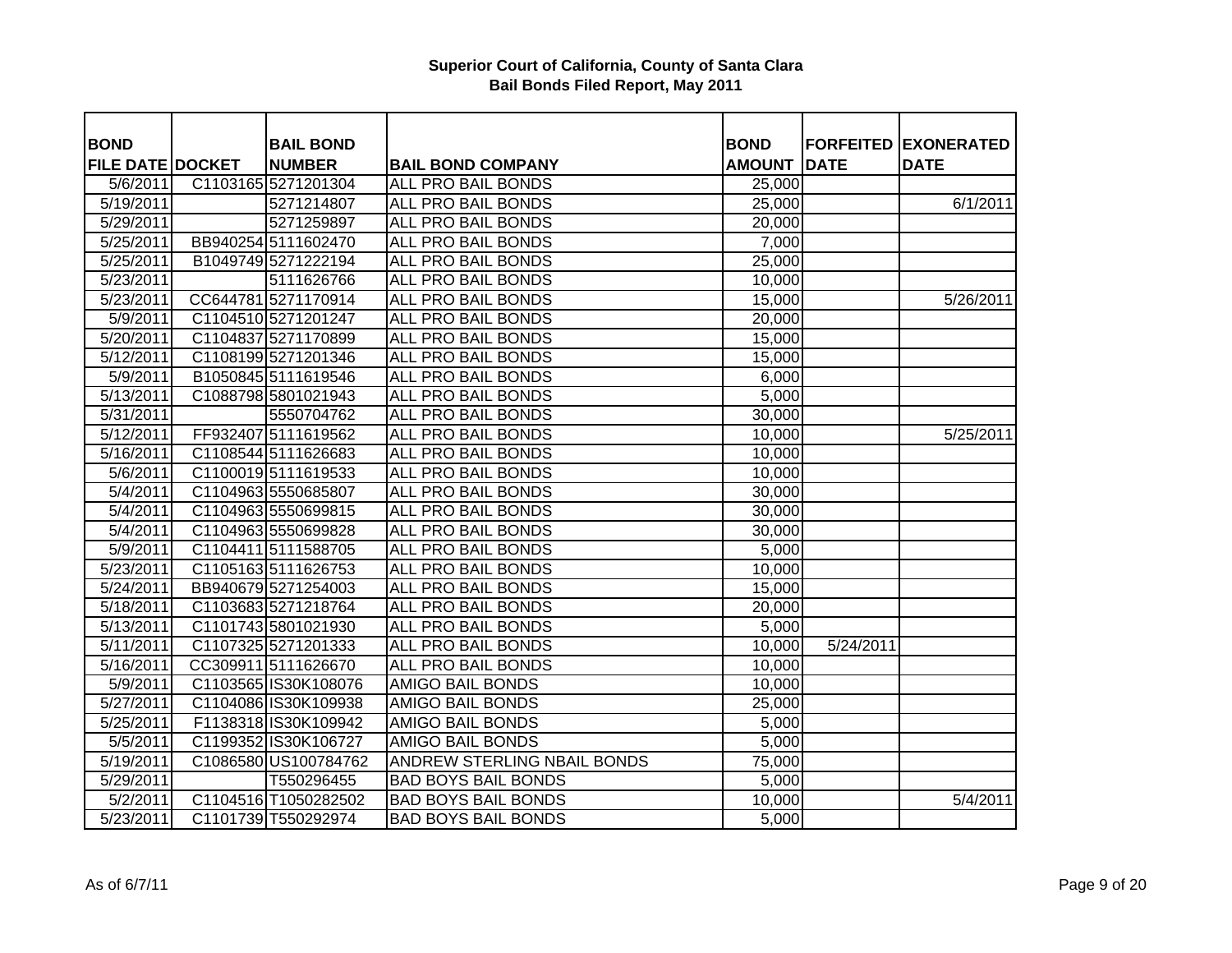| <b>BOND</b>                          |          | <b>BAIL BOND</b><br><b>NUMBER</b> |                                                        | <b>BOND</b><br><b>AMOUNT</b> | <b>DATE</b> | <b>FORFEITED EXONERATED</b><br><b>DATE</b> |
|--------------------------------------|----------|-----------------------------------|--------------------------------------------------------|------------------------------|-------------|--------------------------------------------|
| <b>FILE DATE DOCKET</b><br>5/16/2011 | C1078617 | T1050292301                       | <b>BAIL BOND COMPANY</b><br><b>BAD BOYS BAIL BONDS</b> | 10,000                       |             |                                            |
| 5/10/2011                            |          | C1091985 T5050292459              | <b>BAD BOYS BAIL BONDS</b>                             | 35,000                       |             |                                            |
| 5/25/2011                            |          | C1197421 T550292977               | <b>BAD BOYS BAIL BONDS</b>                             | 5,000                        |             |                                            |
| 5/6/2011                             |          | C1106888 T1050287368              | <b>BAD BOYS BAIL BONDS</b>                             | 10,000                       |             |                                            |
| 5/18/2011                            |          | B1154013 T5050292520              | <b>BAD BOYS BAIL BONDS</b>                             | 30,000                       |             |                                            |
| $\overline{5/25/2011}$               |          | T2550292819                       | <b>BAD BOYS BAIL BONDS</b>                             | 25,000                       |             |                                            |
| 5/26/2011                            |          | T1050296758                       | <b>BAD BOYS BAIL BONDS</b>                             | 10,000                       |             |                                            |
|                                      |          |                                   |                                                        |                              |             |                                            |
| 5/27/2011                            |          | T550292693                        | <b>BAD BOYS BAIL BONDS</b>                             | 5,000                        |             |                                            |
| 5/9/2011                             |          | C1106890 T7550292469              | <b>BAD BOYS BAIL BONDS</b>                             | 60,000                       |             |                                            |
| 5/24/2011                            |          | CC946952 T2550292817              | <b>BAD BOYS BAIL BONDS</b>                             | 15,000                       |             |                                            |
| 5/9/2011                             |          | C1197706 T550282495               | <b>BAD BOYS BAIL BONDS</b>                             | 5,000                        |             |                                            |
| 5/9/2011                             |          | C1199176 T550287537               | <b>BAD BOYS BAIL BONDS</b>                             | 5,000                        |             | 5/11/2011                                  |
| 5/10/2011                            |          | CC815106 T1050282500              | <b>BAD BOYS BAIL BONDS</b>                             | 10,000                       |             |                                            |
| 5/9/2011                             |          | C1107501 T2550292313              | <b>BAD BOYS BAIL BONDS</b>                             | 11,000                       |             |                                            |
| 5/23/2011                            |          | C1107907 T7550292467              | <b>BAD BOYS BAIL BONDS</b>                             | 75,000                       |             |                                            |
| 5/4/2011                             |          | T2550287564                       | <b>BAD BOYS BAIL BONDS</b>                             | 25,000                       |             | 5/16/2011                                  |
| 5/3/2011                             |          | B1153782 T10050282745             | <b>BAD BOYS BAIL BONDS</b>                             | 75,000                       | 5/12/2011   |                                            |
| 5/9/2011                             |          | C1107225 T2550292311              | <b>BAD BOYS BAIL BONDS</b>                             | 25,000                       |             |                                            |
| 5/11/2011                            |          | CC803178 T1050282499              | <b>BAD BOYS BAIL BONDS</b>                             | 7,500                        |             |                                            |
| 5/16/2011                            |          | C1108057 T1050292499              | <b>BAD BOYS BAIL BONDS</b>                             | 10,000                       |             |                                            |
| 5/31/2011                            |          | C1071481 T2550292993              | <b>BAD BOYS BAIL BONDS</b>                             | 15,000                       |             |                                            |
| 5/17/2011                            |          | T1050292300                       | <b>BAD BOYS BAIL BONDS</b>                             | 10,000                       |             |                                            |
| $\overline{5}/29/2011$               |          | T2550296779                       | <b>BAD BOYS BAIL BONDS</b>                             | 11,000                       |             |                                            |
| 5/2/2011                             |          | T1050282505                       | <b>BAD BOYS BAIL BONDS</b>                             | 10,000                       |             | 5/27/2011                                  |
| 5/9/2011                             |          | C1106489 T255029507               | <b>BAD BOYS BAIL BONDS</b>                             | 25,000                       |             | 5/16/2011                                  |
| 5/3/2011                             |          | T550282494                        | <b>BAD BOYS BAIL BONDS</b>                             | 1,000                        |             |                                            |
| 5/3/2011                             |          | C1107450 T2550292434              | <b>BAD BOYS BAIL BONDS</b>                             | 25,000                       |             |                                            |
| 5/20/2011                            |          | T1050292797                       | <b>BAD BOYS BAIL BONDS</b>                             | 10,000                       |             |                                            |
| 5/26/2011                            | CC827057 | T550292979                        | <b>BAD BOYS BAIL BONDS</b>                             | 5,000                        |             |                                            |
| 5/29/2011                            |          | T1050292717                       | <b>BAD BOYS BAIL BONDS</b>                             | 10,000                       |             |                                            |
| 5/9/2011                             |          | C1108040 T2550292314              | <b>BAD BOYS BAIL BONDS</b>                             | 25,000                       |             |                                            |
| 5/11/2011                            |          | C1103111 T550287538               | <b>BAD BOYS BAIL BONDS</b>                             | 5,000                        |             |                                            |
| 5/24/2011                            |          | T1050292986                       | <b>BAD BOYS BAIL BONDS</b>                             | 10,000                       |             |                                            |
| 5/20/2011                            |          | T1050292798                       | <b>BAD BOYS BAIL BONDS</b>                             | 10,000                       |             |                                            |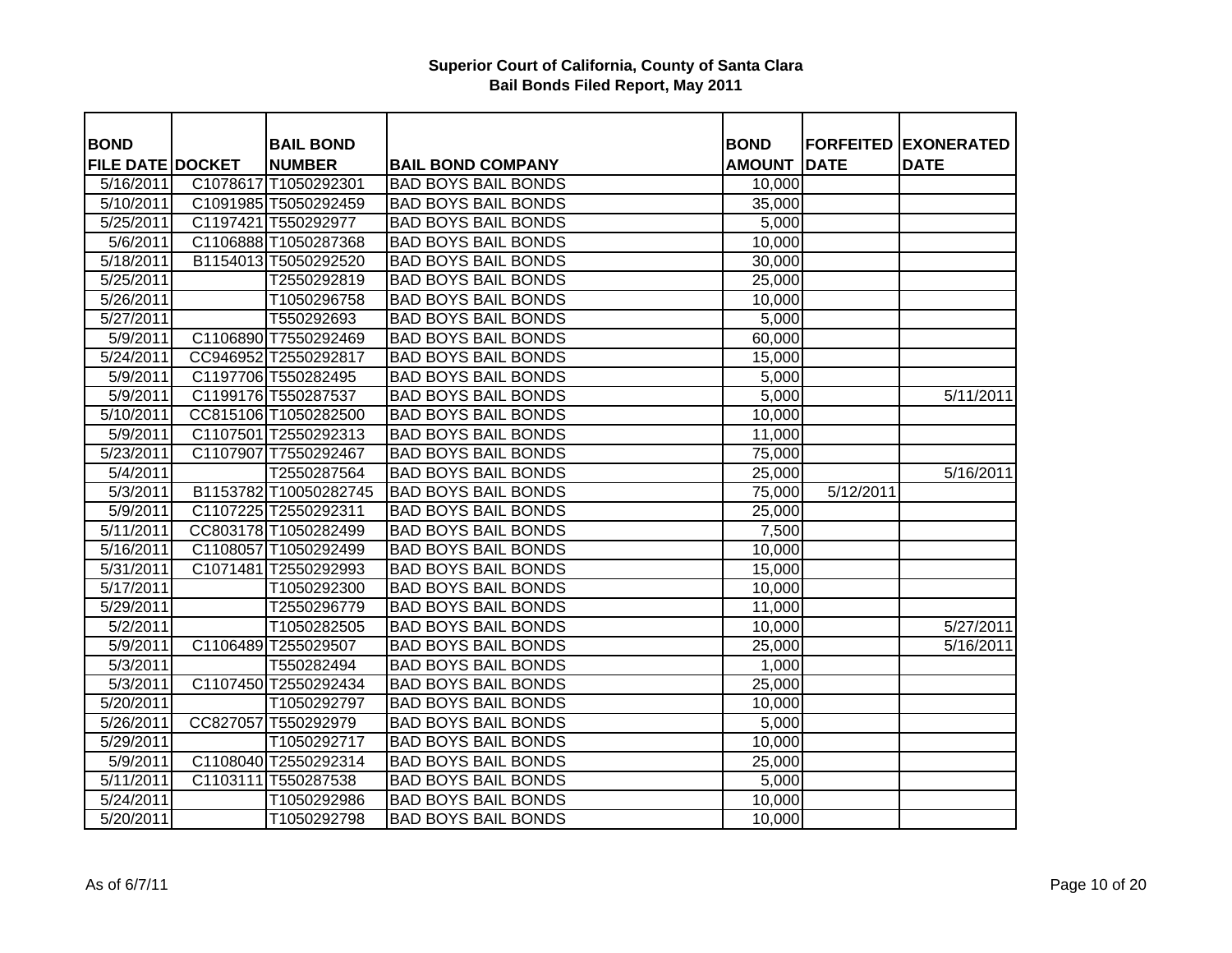| <b>BOND</b>             | <b>BAIL BOND</b>      |                            | <b>BOND</b>   |             | <b>FORFEITED EXONERATED</b> |
|-------------------------|-----------------------|----------------------------|---------------|-------------|-----------------------------|
| <b>FILE DATE DOCKET</b> | <b>NUMBER</b>         | <b>BAIL BOND COMPANY</b>   | <b>AMOUNT</b> | <b>DATE</b> | <b>DATE</b>                 |
| 5/16/2011               | T5050292319           | <b>BAD BOYS BAIL BONDS</b> | 50,000        |             |                             |
| 5/31/2011               | C1101345 T10050293025 | <b>BAD BOYS BAIL BONDS</b> | 75,000        |             |                             |
| 5/31/2011               | C1197734 T550296461   | <b>BAD BOYS BAIL BONDS</b> | 5,000         |             |                             |
| 5/2/2011                | C1198712 T550284293   | <b>BAD BOYS BAIL BONDS</b> | 5,000         |             | 5/3/2011                    |
| 5/23/2011               | T1050292984           | <b>BAD BOYS BAIL BONDS</b> | 10,000        |             |                             |
| 5/2/2011                | C1106094 T2550292433  | <b>BAD BOYS BAIL BONDS</b> | 25,000        |             |                             |
| 5/9/2011                | C1093116 T1050287548  | <b>BAD BOYS BAIL BONDS</b> | 10,000        |             |                             |
| $\overline{5/2}3/2011$  | T1050292983           | <b>BAD BOYS BAIL BONDS</b> | 10,000        |             |                             |
| 5/4/2011                | B1153782 T10050283311 | <b>BAD BOYS BAIL BONDS</b> | 100,000       |             |                             |
| 5/5/2011                | BB728975 T550282490   | <b>BAD BOYS BAIL BONDS</b> | 5,000         |             |                             |
| 5/9/2011                | CC947964 T2550292428  | <b>BAD BOYS BAIL BONDS</b> | 20,000        |             |                             |
| 5/24/2011               | F1138282 T550292975   | <b>BAD BOYS BAIL BONDS</b> | 1,500         |             |                             |
| 5/16/2011               | C1104377 T2550292506  | <b>BAD BOYS BAIL BONDS</b> | 25,000        |             |                             |
| 5/31/2011               | T20050287921          | <b>BAD BOYS BAIL BONDS</b> | 110,000       |             |                             |
| 5/12/2011               | T1050292196           | <b>BAD BOYS BAIL BONDS</b> | 10,000        |             |                             |
| 5/20/2011               | C1198361 T550292973   | <b>BAD BOYS BAIL BONDS</b> | 5,000         |             |                             |
| $\sqrt{5/23/2011}$      | C1108299 T2550292820  | <b>BAD BOYS BAIL BONDS</b> | 15,250        |             |                             |
| 5/9/2011                | C1103303 T550288296   | <b>BAD BOYS BAIL BONDS</b> | 5,000         |             |                             |
| 5/9/2011                | C1107077 T5050292322  | <b>BAD BOYS BAIL BONDS</b> | 40,000        |             |                             |
| 5/18/2011               | CC963262 T550292971   | <b>BAD BOYS BAIL BONDS</b> | 5,000         |             |                             |
| $\frac{1}{5/10/2011}$   | B1154047 T1050282508  | <b>BAD BOYS BAIL BONDS</b> | 10,000        |             |                             |
| 5/18/2011               | T1050292500           | <b>BAD BOYS BAIL BONDS</b> | 10,000        |             |                             |
| 5/16/2011               | C1108281 T1050292497  | <b>BAD BOYS BAIL BONDS</b> | 10,000        |             |                             |
| 5/27/2011               | T7550292534           | <b>BAD BOYS BAIL BONDS</b> | 56,000        |             |                             |
| 5/2/2011                | T5050292460           | <b>BAD BOYS BAIL BONDS</b> | 40,000        |             | 5/16/2011                   |
| 5/5/2011                | F1138355 T1050282507  | <b>BAD BOYS BAIL BONDS</b> | 10,000        |             |                             |
| 5/12/2011               | C1108118 T1050292193  | <b>BAD BOYS BAIL BONDS</b> | 10,000        |             |                             |
| 5/31/2011               | C1106492 T7550296820  | <b>BAD BOYS BAIL BONDS</b> | 75,000        |             |                             |
| 5/16/2011               | C1104890 T5050292521  | <b>BAD BOYS BAIL BONDS</b> | 50,000        |             |                             |
| 5/26/2011               | T2550292821           | <b>BAD BOYS BAIL BONDS</b> | 17,000        |             |                             |
| 5/26/2011               | C1094728 T550296744   | <b>BAD BOYS BAIL BONDS</b> | 5,000         |             |                             |
| 5/9/2011                | C1100293 T5050278255  | <b>BAD BOYS BAIL BONDS</b> | 30,000        |             |                             |
| 5/19/2011               | F1137706 T1050292800  | <b>BAD BOYS BAIL BONDS</b> | 6,000         |             |                             |
| 5/28/2011               | T2550296782           | <b>BAD BOYS BAIL BONDS</b> | 25,000        |             |                             |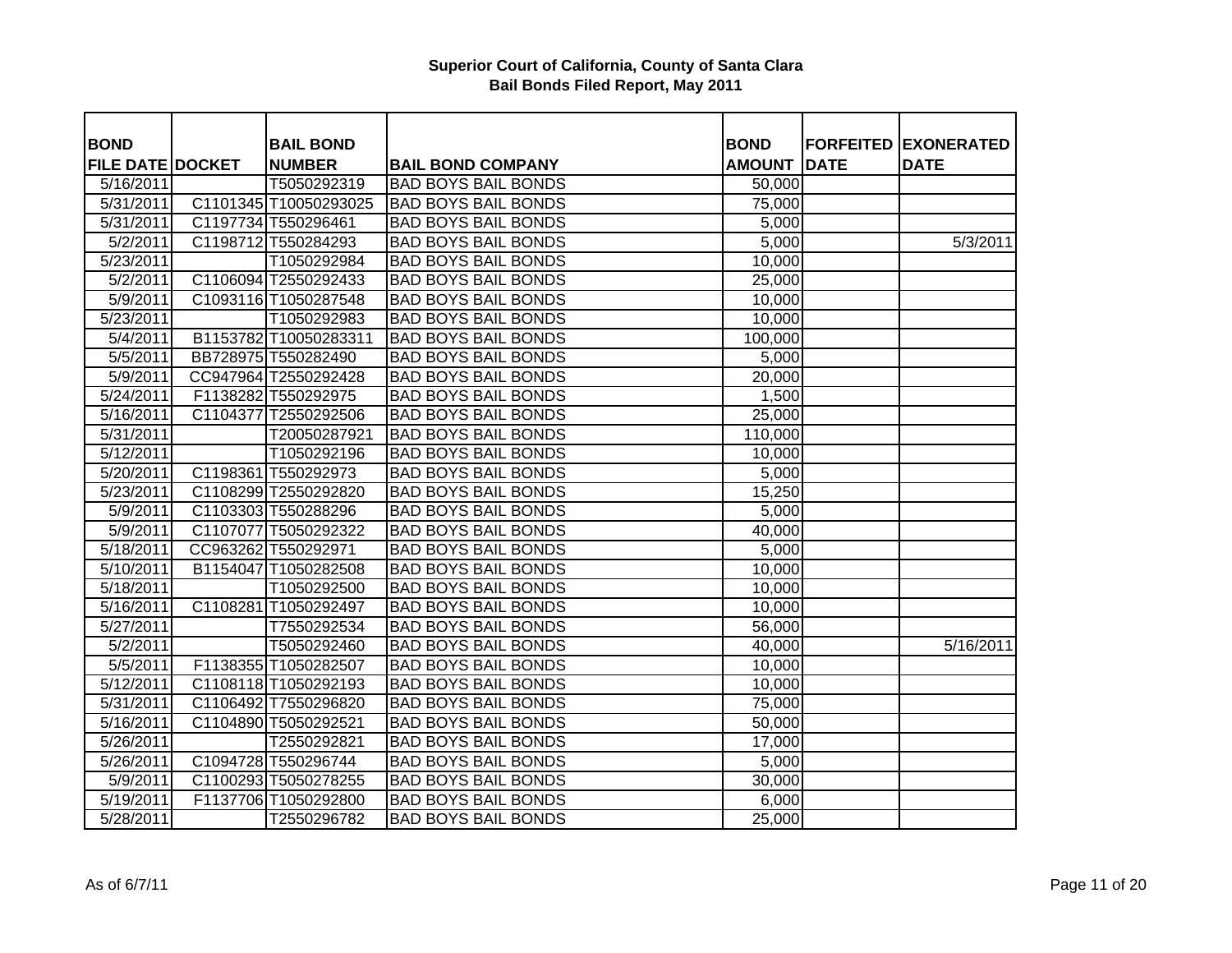| <b>BOND</b>             | <b>BAIL BOND</b>      |                            | <b>BOND</b>   |             | <b>FORFEITED EXONERATED</b> |
|-------------------------|-----------------------|----------------------------|---------------|-------------|-----------------------------|
| <b>FILE DATE DOCKET</b> | <b>NUMBER</b>         | <b>BAIL BOND COMPANY</b>   | <b>AMOUNT</b> | <b>DATE</b> | <b>DATE</b>                 |
| 5/29/2011               | T2550296781           | <b>BAD BOYS BAIL BONDS</b> | 25,000        |             |                             |
| 5/2/2011                | C1104375 T2550292430  | <b>BAD BOYS BAIL BONDS</b> | 15,000        |             |                             |
| 5/9/2011                | C1100619 T5050288224  | <b>BAD BOYS BAIL BONDS</b> | 50,000        |             |                             |
| 5/5/2011                | BB938312 T550292292   | <b>BAD BOYS BAIL BONDS</b> | 5,000         |             |                             |
| 5/9/2011                | C1090043 T2550287380  | <b>BAD BOYS BAIL BONDS</b> | 25,000        |             |                             |
| 5/28/2011               | T550296459            | <b>BAD BOYS BAIL BONDS</b> | 5,000         |             |                             |
| 5/11/2011               | T1050292195           | <b>BAD BOYS BAIL BONDS</b> | 10,000        |             | 5/23/2011                   |
| 5/27/2011               | CC782539 T550296742   | <b>BAD BOYS BAIL BONDS</b> | 5,000         |             |                             |
| 5/2/2011                | B1153513 T5050278600  | <b>BAD BOYS BAIL BONDS</b> | 50,000        |             |                             |
| 5/3/2011                | C1105534 T10050283312 | <b>BAD BOYS BAIL BONDS</b> | 90,000        |             |                             |
| 5/2/2011                | C1070872 T255029432   | <b>BAD BOYS BAIL BONDS</b> | 20,000        |             |                             |
| 5/5/2011                | C1106889 T1050282503  | <b>BAD BOYS BAIL BONDS</b> | 10,000        |             | 6/6/2011                    |
| 5/2/2011                | T2550292435           | <b>BAD BOYS BAIL BONDS</b> | 11,250        |             | 5/26/2011                   |
| 5/2/2011                | C1104562 T550292293   | <b>BAD BOYS BAIL BONDS</b> | 5,000         | 5/18/2011   |                             |
| 5/4/2011                | C1104669 T1050273531  | <b>BAD BOYS BAIL BONDS</b> | 10,000        |             |                             |
| 5/23/2011               | C1077933 T2550292816  | <b>BAD BOYS BAIL BONDS</b> | 15,000        |             |                             |
| 5/23/2011               | C1107668 T5050292320  | <b>BAD BOYS BAIL BONDS</b> | 30,000        |             |                             |
| 5/12/2011               | T1050282501           | <b>BAD BOYS BAIL BONDS</b> | 6,000         |             |                             |
| 5/13/2011               | C1103937 T1050292305  | <b>BAD BOYS BAIL BONDS</b> | 10,000        |             |                             |
| 5/6/2011                | C1106055 T2550292439  | <b>BAD BOYS BAIL BONDS</b> | 25,000        |             |                             |
| 5/2/2011                | C1107080 T1050282506  | <b>BAD BOYS BAIL BONDS</b> | 10,000        |             |                             |
| 5/3/2011                | CC936848 T550292493   | <b>BAD BOYS BAIL BONDS</b> | 1,000         |             |                             |
| 5/3/2011                | C1106625 T7550292468  | <b>BAD BOYS BAIL BONDS</b> | 75,000        |             |                             |
| 5/29/2011               | T5050296803           | <b>BAD BOYS BAIL BONDS</b> | 30,000        |             |                             |
| 5/30/2011               | C1108310 T550296454   | <b>BAD BOYS BAIL BONDS</b> | 5,000         |             |                             |
| 5/9/2011                | C1075121 T1050282509  | <b>BAD BOYS BAIL BONDS</b> | 6,000         |             |                             |
| 5/9/2011                | C1107451 T550292490   | <b>BAD BOYS BAIL BONDS</b> | 1,000         |             |                             |
| 5/31/2011               | C1108538 T1050292719  | <b>BAD BOYS BAIL BONDS</b> | 10,000        |             |                             |
| 5/13/2011               | C1086867 T1050282498  | <b>BAD BOYS BAIL BONDS</b> | 10,000        |             |                             |
| 5/16/2011               | T1050292498           | <b>BAD BOYS BAIL BONDS</b> | 10,000        |             |                             |
| 5/27/2011               | AUL2079048            | <b>BAD BOYS BAIL BONDS</b> | 35,000        |             |                             |
| 5/24/2011               | T7550292532           | <b>BAD BOYS BAIL BONDS</b> | 75,000        |             |                             |
| 5/28/2011               | T10050292774          | <b>BAD BOYS BAIL BONDS</b> | 90,000        |             |                             |
| 5/16/2011               | C1107002 T7550282546  | <b>BAD BOYS BAIL BONDS</b> | 65,000        |             |                             |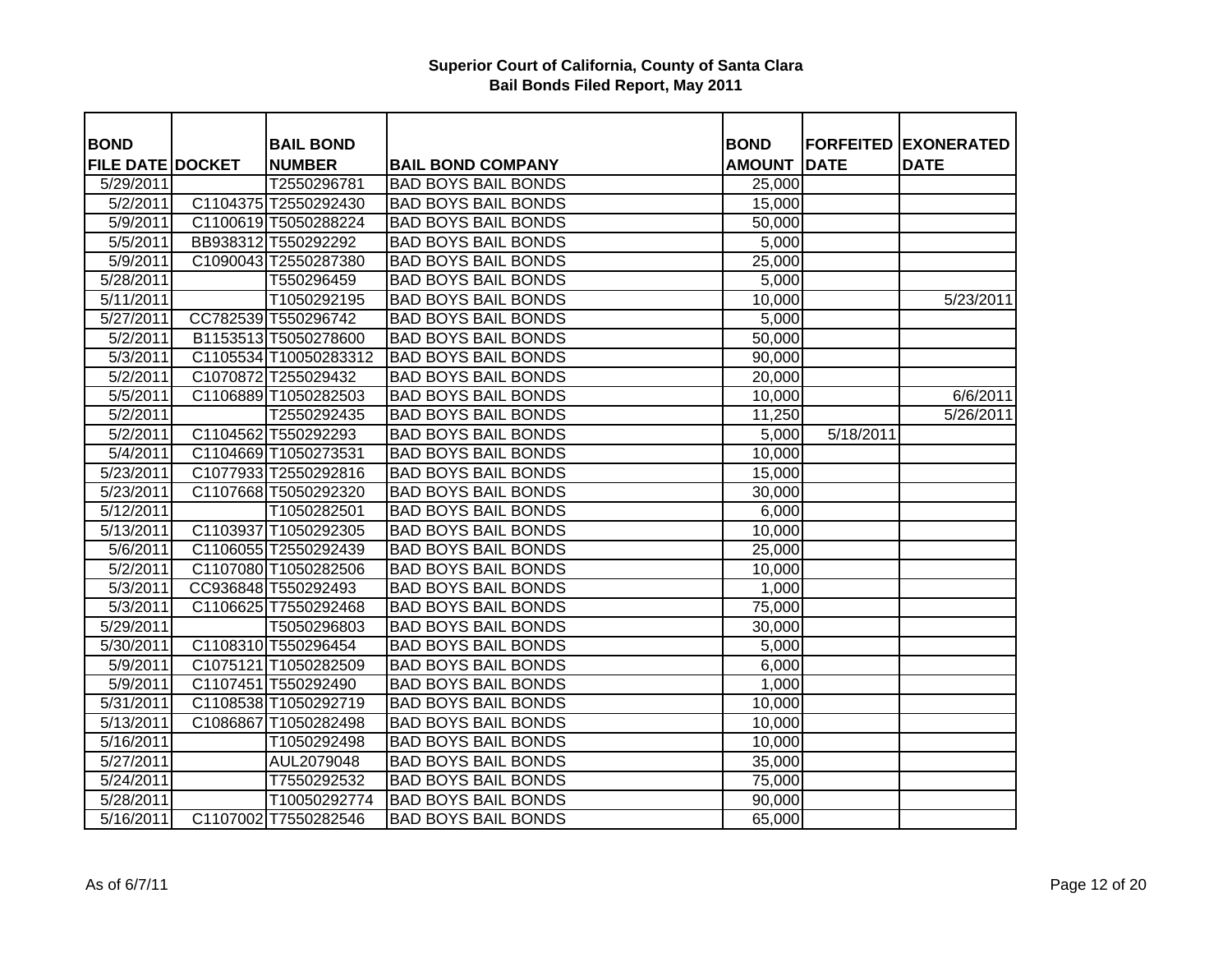| <b>BOND</b>             |          | <b>BAIL BOND</b>      |                                | <b>BOND</b>   |             | <b>FORFEITED EXONERATED</b> |
|-------------------------|----------|-----------------------|--------------------------------|---------------|-------------|-----------------------------|
| <b>FILE DATE DOCKET</b> |          | <b>NUMBER</b>         | <b>BAIL BOND COMPANY</b>       | <b>AMOUNT</b> | <b>DATE</b> | <b>DATE</b>                 |
| 5/26/2011               | C1107837 | T2550292822           | <b>BAD BOYS BAIL BONDS</b>     | 25,000        |             |                             |
| 5/12/2011               |          | T550292790            | <b>BAD BOYS BAIL BONDS</b>     | 5,000         |             |                             |
| $\overline{5/13/2011}$  |          | F1035598 T5050292323  | <b>BAD BOYS BAIL BONDS</b>     | 50,000        |             |                             |
| 5/18/2011               |          | C1104513 T1050292192  | <b>BAD BOYS BAIL BONDS</b>     | 10,000        |             |                             |
| 5/26/2011               |          | C1108304 T5050292749  | <b>BAD BOYS BAIL BONDS</b>     | 35,000        |             |                             |
| 5/27/2011               |          | C1102146 T1050296761  | <b>BAD BOYS BAIL BONDS</b>     | 2,000         |             |                             |
| 5/30/2011               |          | T1050292715           | <b>BAD BOYS BAIL BONDS</b>     | 10,000        |             |                             |
| $\overline{5/31/2011}$  |          | T1050292718           | <b>BAD BOYS BAIL BONDS</b>     | 10,000        |             |                             |
| 5/5/2011                |          | C1079476 T1050282504  | <b>BAD BOYS BAIL BONDS</b>     | 7,500         |             |                             |
| 5/9/2011                |          | C1197835 T550287535   | <b>BAD BOYS BAIL BONDS</b>     | 5,000         |             |                             |
| 5/9/2011                |          | C1107083 T1050282496  | <b>BAD BOYS BAIL BONDS</b>     | 10,000        |             |                             |
| 5/31/2011               |          | C1071479 T2550292824  | <b>BAD BOYS BAIL BONDS</b>     | 25,000        |             | 6/3/2011                    |
| 5/29/2011               |          | T1050292806           | <b>BAD BOYS BAIL BONDS</b>     | 10,000        |             |                             |
| 5/23/2011               |          | C1071115 T10050288158 | <b>BAD BOYS BAIL BONDS</b>     | 100,000       |             |                             |
| 5/20/2011               |          | T550292789            | <b>BAD BOYS BAIL BONDS</b>     | 5,000         |             |                             |
| $\overline{5/25/2011}$  |          | B1153124 T1050292985  | <b>BAD BOYS BAIL BONDS</b>     | 6,000         |             |                             |
| 5/3/2011                |          | B1153895 FCS10770499  | <b>BAIL HOTLINE BAIL BONDS</b> | 5,000         |             |                             |
| 5/24/2011               |          | FCS10786462           | <b>BAIL HOTLINE BAIL BONDS</b> | 5,000         |             |                             |
| 5/23/2011               |          | FCS25779089           | <b>BAIL HOTLINE BAIL BONDS</b> | 25,000        |             |                             |
| $\sqrt{5/3}/2011$       |          | FCS10770103           | <b>BAIL HOTLINE BAIL BONDS</b> | 10,000        |             |                             |
| $\sqrt{5/24/2011}$      |          | C1106340 FCS10778981  | <b>BAIL HOTLINE BAIL BONDS</b> | 10,000        |             |                             |
| 5/20/2011               |          | C1107493 FCS10778979  | <b>BAIL HOTLINE BAIL BONDS</b> | 5,000         |             | 5/20/2011                   |
| 5/2/2011                |          | CC949155 FCS50760928  | <b>BAIL HOTLINE BAIL BONDS</b> | 40,000        |             |                             |
| 5/2/2011                |          | C1106365 FCS25770266  | <b>BAIL HOTLINE BAIL BONDS</b> | 15,000        |             |                             |
| 5/18/2011               |          | C1107563 FCS10778975  | <b>BAIL HOTLINE BAIL BONDS</b> | 5,000         |             |                             |
| 5/23/2011               |          | C1092761 FCS10786460  | <b>BAIL HOTLINE BAIL BONDS</b> | 5,000         |             |                             |
| 5/6/2011                |          | CC828746 FCS25770271  | <b>BAIL HOTLINE BAIL BONDS</b> | 10,000        |             |                             |
| 5/25/2011               |          | B1153280 FCS25779083  | <b>BAIL HOTLINE BAIL BONDS</b> | 5,000         |             |                             |
| 5/30/2011               |          | FCS25786555           | <b>BAIL HOTLINE BAIL BONDS</b> | 17,000        |             |                             |
| 5/31/2011               |          | C1106431 FCS50786653  | <b>BAIL HOTLINE BAIL BONDS</b> | 50,000        |             |                             |
| 5/31/2011               |          | C1107663 FCS100742242 | <b>BAIL HOTLINE BAIL BONDS</b> | 75,000        |             | 6/1/2011                    |
| 5/26/2011               |          | C1082605 FCS50786651  | <b>BAIL HOTLINE BAIL BONDS</b> | 35,000        |             |                             |
| 5/31/2011               |          | FCS50786652           | <b>BAIL HOTLINE BAIL BONDS</b> | 50,000        |             |                             |
| 5/16/2011               |          | C1107462 FCS25776476  | <b>BAIL HOTLINE BAIL BONDS</b> | 25,000        |             |                             |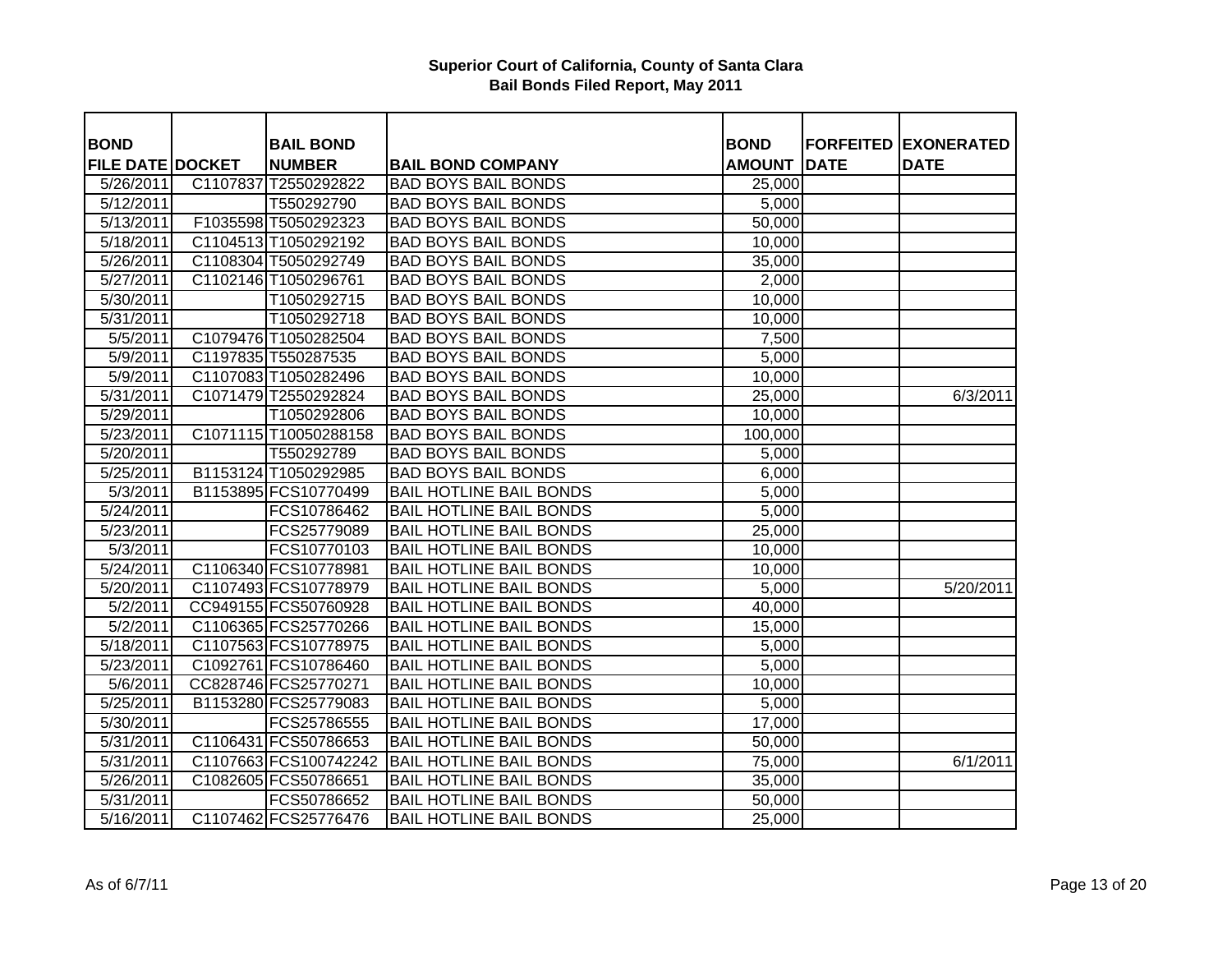| <b>BOND</b>             | <b>BAIL BOND</b>      |                                | <b>BOND</b>   |             | <b>FORFEITED EXONERATED</b> |
|-------------------------|-----------------------|--------------------------------|---------------|-------------|-----------------------------|
| <b>FILE DATE DOCKET</b> | <b>NUMBER</b>         | <b>BAIL BOND COMPANY</b>       | <b>AMOUNT</b> | <b>DATE</b> | <b>DATE</b>                 |
| 5/20/2011               | B1051120 FCS10778957  | <b>BAIL HOTLINE BAIL BONDS</b> | 5,000         |             |                             |
| 5/25/2011               | C1105346 FCS50742146  | <b>BAIL HOTLINE BAIL BONDS</b> | 50,000        |             |                             |
| $\overline{5/31/2011}$  | C1108022 FCS50786650  | <b>BAIL HOTLINE BAIL BONDS</b> | 35,000        |             | 6/1/2011                    |
| 5/6/2011                | C1108231 FCS50760929  | <b>BAIL HOTLINE BAIL BONDS</b> | 40,000        |             |                             |
| $\sqrt{5/24/2011}$      | B1153636 FCS10786461  | <b>BAIL HOTLINE BAIL BONDS</b> | 10,000        |             |                             |
| 5/2/2011                | C1107449 FCS10770497  | <b>BAIL HOTLINE BAIL BONDS</b> | 10,000        |             |                             |
| 5/27/2011               | FCS25786554           | <b>BAIL HOTLINE BAIL BONDS</b> | 17,250        |             |                             |
| 5/24/2011               | C1095848 FCS100742238 | <b>BAIL HOTLINE BAIL BONDS</b> | 70,000        |             |                             |
| 5/11/2011               | C1104892 FCS25776477  | <b>BAIL HOTLINE BAIL BONDS</b> | 20,000        |             |                             |
| 5/18/2011               | C1106885 FCS25776474  | <b>BAIL HOTLINE BAIL BONDS</b> | 25,000        | 5/20/2011   |                             |
| 5/6/2011                | C1103098 FCS10770500  | <b>BAIL HOTLINE BAIL BONDS</b> | 10,000        |             |                             |
| 5/10/2011               | C1106990 FCS25776478  | <b>BAIL HOTLINE BAIL BONDS</b> | 15,000        |             |                             |
| $\sqrt{5/2}/2011$       | C1199678 FCS50742148  | <b>BAIL HOTLINE BAIL BONDS</b> | 50,000        |             |                             |
| 5/20/2011               | C1101956 FCS10778976  | <b>BAIL HOTLINE BAIL BONDS</b> | 10,000        |             |                             |
| 5/3/2011                | C1102019 FCS500767862 | <b>BAIL HOTLINE BAIL BONDS</b> | 200,000       |             |                             |
| 5/25/2011               | FCS10778984           | <b>BAIL HOTLINE BAIL BONDS</b> | 5,000         |             |                             |
| 5/17/2011               | B1154076 FCS25770272  | <b>BAIL HOTLINE BAIL BONDS</b> | 25,000        |             |                             |
| 5/20/2011               | B1154073 FCS25779085  | <b>BAIL HOTLINE BAIL BONDS</b> | 25,000        |             |                             |
| 5/31/2011               | F1138566 FCS500782216 | <b>BAIL HOTLINE BAIL BONDS</b> | 101,000       |             |                             |
| 5/2/2011                | B1151855 FCS25770268  | <b>BAIL HOTLINE BAIL BONDS</b> | 25,000        |             |                             |
| 5/23/2011               | B1152797 FCS50742144  | <b>BAIL HOTLINE BAIL BONDS</b> | 50,000        |             |                             |
| 5/2/2011                | C1106694 FCS25770269  | <b>BAIL HOTLINE BAIL BONDS</b> | 25,000        |             |                             |
| 5/17/2011               | B1153994 FCS25776475  | <b>BAIL HOTLINE BAIL BONDS</b> | 25,000        |             |                             |
| 5/9/2011                | C1199915 FCS25766310  | <b>BAIL HOTLINE BAIL BONDS</b> | 25,000        |             | 5/31/2011                   |
| $\overline{5}/2/2011$   | C1106697 FCS25770273  | <b>BAIL HOTLINE BAIL BONDS</b> | 25,000        |             |                             |
| $\overline{5/26/2011}$  | S2501704850           | <b>BIG LEE BAIL BONDS</b>      | 25,000        |             |                             |
| 5/9/2011                | C1107724 S1001698111  | <b>BIG LEE BAIL BONDS</b>      | 10,000        |             |                             |
| 5/18/2011               | CC829272 S0501715970  | <b>BIG LEE BAIL BONDS</b>      | 5,000         |             |                             |
| 5/9/2011                | S1001698112           | <b>BIG LEE BAIL BONDS</b>      | 10,000        |             |                             |
| 5/2/2011                | C1106932 5111549324   | <b>BODYGUARD BAIL BONDS</b>    | 11,000        |             |                             |
| 5/9/2011                | C1104427 5271179144   | <b>BODYGUARD BAIL BONDS</b>    | 25,000        |             |                             |
| $\overline{5/24/2011}$  | B1151680 5271179173   | <b>BODYGUARD BAIL BONDS</b>    | 6,000         |             |                             |
| 5/24/2011               | B1152637 5800866789   | <b>BODYGUARD BAIL BONDS</b>    | 5,000         |             |                             |
| 5/2/2011                | 5550661272            | <b>BODYGUARD BAIL BONDS</b>    | 10,000        |             |                             |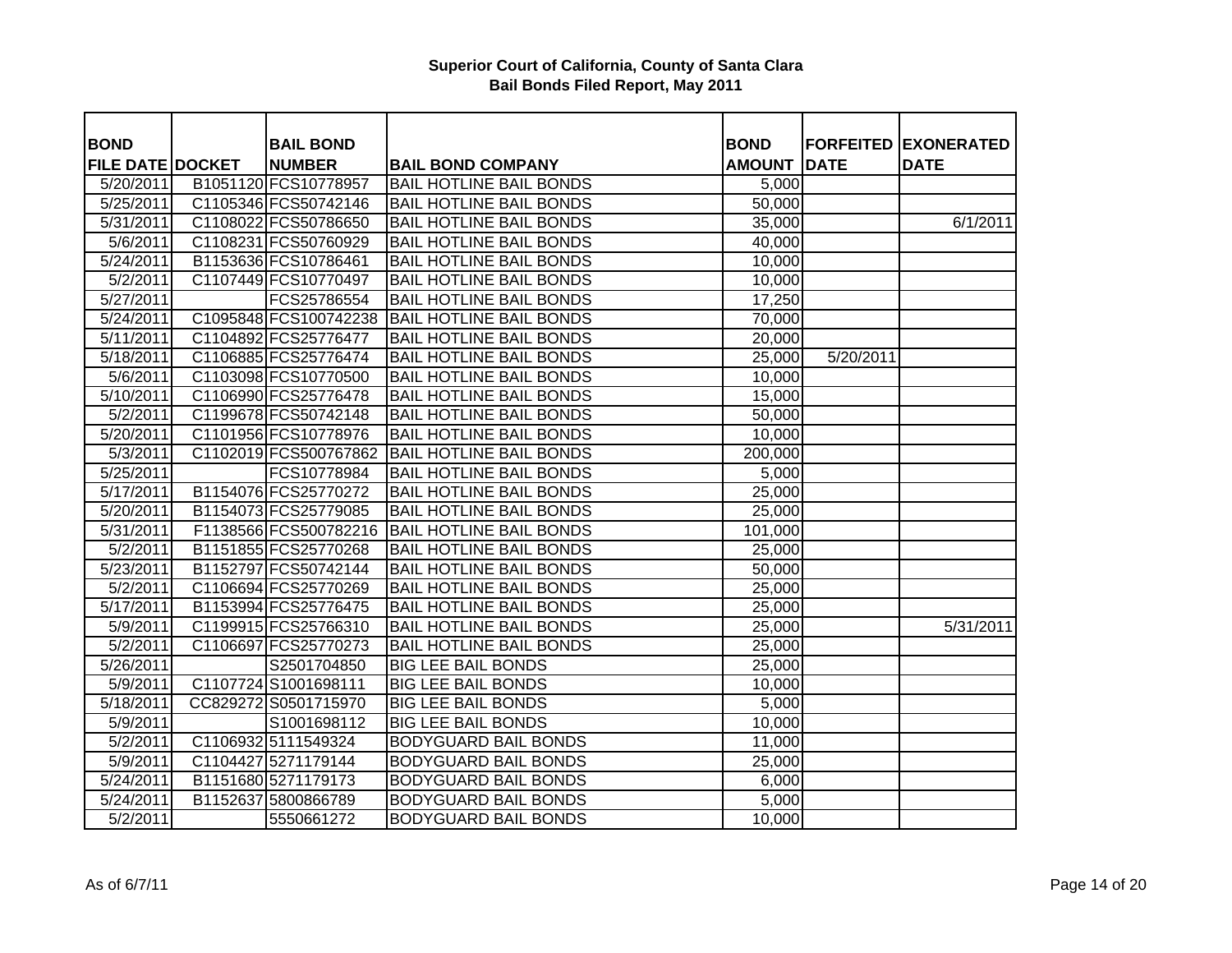| <b>BOND</b>             | <b>BAIL BOND</b>      |                                    | <b>BOND</b>   |             | <b>FORFEITED EXONERATED</b> |
|-------------------------|-----------------------|------------------------------------|---------------|-------------|-----------------------------|
| <b>FILE DATE DOCKET</b> | <b>NUMBER</b>         | <b>BAIL BOND COMPANY</b>           | <b>AMOUNT</b> | <b>DATE</b> | <b>DATE</b>                 |
| 5/9/2011                | C1095493 5800917214   | <b>BODYGUARD BAIL BONDS</b>        | 5,000         |             |                             |
| 5/10/2011               | BB944659 5271236863   | <b>BODYGUARD BAIL BONDS</b>        | 10,000        |             |                             |
| $\overline{5}/23/2011$  | C1198941 IS50K58952   | <b>BUFFY SPARACINO BAIL BONDS</b>  | 5,000         |             |                             |
| $\overline{5/13/2011}$  | IS50K58949            | <b>BUFFY SPARACINO BAIL BONDS</b>  | 25,000        |             | 5/26/2011                   |
| 5/19/2011               | F1138338 IS50K58951   | <b>BUFFY SPARACINO BAIL BONDS</b>  | 50,000        |             |                             |
| 5/9/2011                | C1104390 IS30K97561   | <b>BUFFY SPARACINO BAIL BONDS</b>  | 10,000        |             |                             |
| 5/16/2011               | C1199799 IS30K97680   | <b>BUFFY SPARACINO BAIL BONDS</b>  | 5,000         |             |                             |
| 5/23/2011               | C1107844 IS30K98039   | <b>BUFFY SPARACINO BAIL BONDS</b>  | 25,000        |             |                             |
| 5/13/2011               | C1103793 IS30K97681   | <b>BUFFY SPARACINO BAIL BONDS</b>  | 10,000        |             |                             |
| 5/4/2011                | C1072813 5111586095   | <b>CHERRY BAIL BONDS</b>           | 10,000        |             |                             |
| $\sqrt{5/31}/2011$      | 2011BB021118          | CHRISTOPHER JOHN SCOTT BAIL BONDS  | 10,000        |             |                             |
| 5/20/2011               | C1103688 AS30K45584   | <b>COOPER BAIL BONDS</b>           | 30,000        |             |                             |
| 5/27/2011               | F1137437 AS15345948   | <b>DIAZ BROS BAIL BONDS</b>        | 5,000         |             |                             |
| 5/5/2011                | C1106321 AS50154101   | <b>DIAZ BROS BAIL BONDS</b>        | 31,000        |             |                             |
| 5/3/2011                | B1153703 2011BB009489 | <b>DISCREET BAIL BONDS</b>         | 10,000        |             |                             |
| $\frac{1}{5}$ /9/2011   | 2011BB009490          | <b>DISCREET BAIL BONDS</b>         | 10,000        |             |                             |
| 5/9/2011                | C1075453 S2501672994  | <b>EDUARDO GUILARTE</b>            | 5,000         |             |                             |
| 5/9/2011                | C1075812 S2501672995  | <b>EDUARDO GUILARTE BAIL BONDS</b> | 3,000         |             |                             |
| 5/9/2011                | C1077019 S2501672993  | <b>EDUARDO GUILARTE BAIL BONDS</b> | 5,000         |             |                             |
| 5/4/2011                | C1100088 5800866987   | <b>EIGHT BALL BAIL BONDS</b>       | 3,500         |             |                             |
| 5/31/2011               | C1108297 5550711685   | <b>EIGHT BALL BAIL BONDS</b>       | 37,000        |             |                             |
| 5/12/2011               | F1138313 5111611847   | <b>EIGHT BALL BAIL BONDS</b>       | 10,000        |             |                             |
| 5/20/2011               | F1138314 5800913852   | <b>EIGHT BALL BAIL BONDS</b>       | 5,000         |             |                             |
| 5/12/2011               | F1138519 5800957944   | <b>EIGHT BALL BAIL BONDS</b>       | 5,000         |             |                             |
| 5/24/2011               | 5111600335            | <b>JAKE'S BAIL BONDS</b>           | 11,000        |             |                             |
| 5/31/2011               | CC627062 5111463682   | <b>KARENS BAIL BONDS</b>           | 5,000         |             |                             |
| 5/28/2011               | A302123855            | <b>KEITH CARTER BAIL BONDS</b>     | 25,000        |             |                             |
| 5/28/2011               | AUL2079337            | <b>KEITH CARTER BAIL BONDS</b>     | 40,000        |             |                             |
| 5/9/2011                | S1001642000           | <b>KELLY'S BAIL BONDS</b>          | 10,000        |             |                             |
| 5/23/2011               | S2501615392           | <b>KELLY'S BAIL BONDS</b>          | 25,000        |             | 6/3/2011                    |
| 5/25/2011               | C1199457 S1001643098  | <b>KELLY'S BAIL BONDS</b>          | 5,000         |             |                             |
| 5/26/2011               | F1137515 S0501632384  | <b>KELLY'S BAIL BONDS</b>          | 1,000         |             |                             |
| 5/2/2011                | S1001665933           | <b>LATINO BAIL BONDS</b>           | 10,000        |             |                             |
| 5/20/2011               | C1070118 S0501623890  | <b>LATINO BAIL BONDS</b>           | 5,000         |             |                             |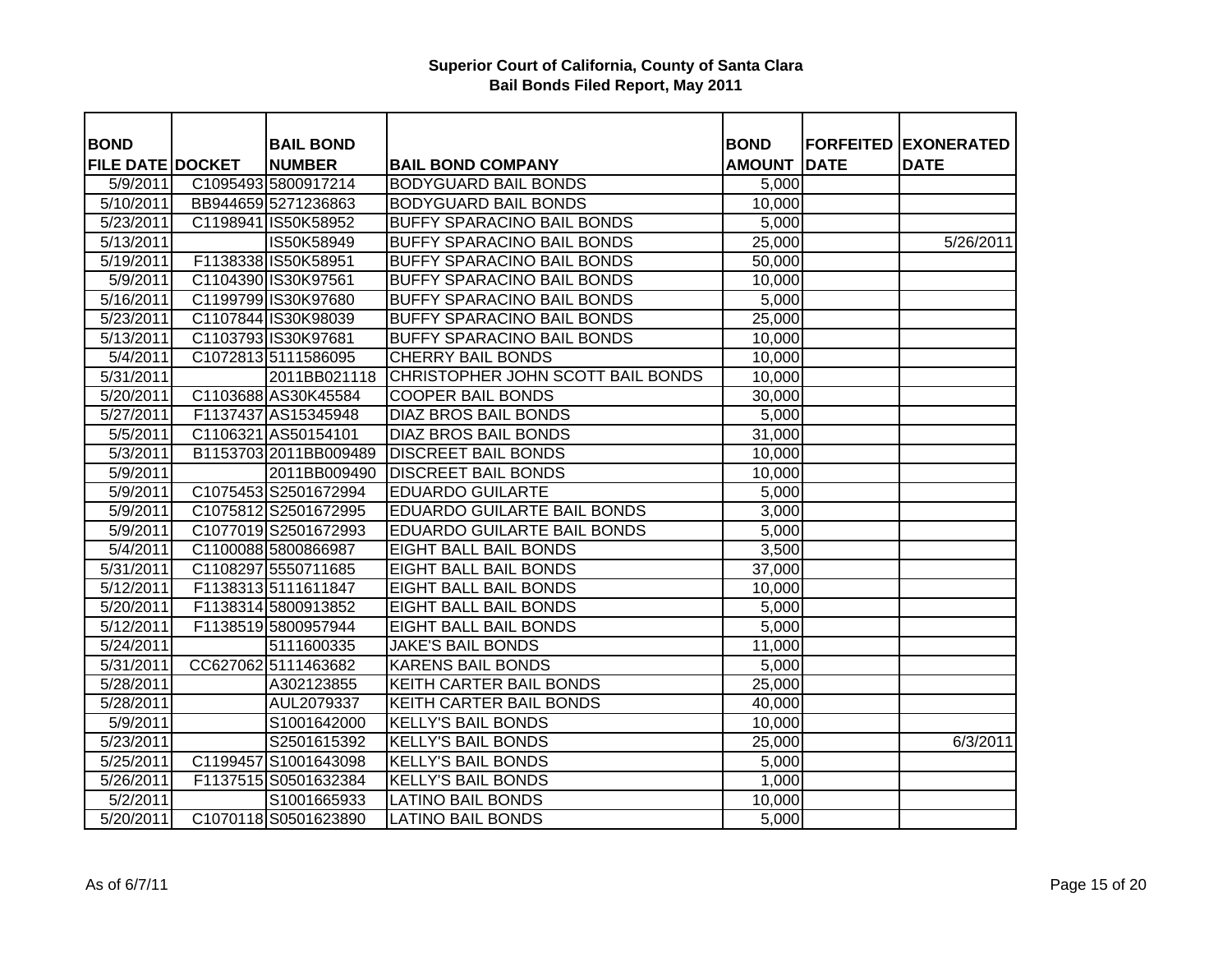| <b>BOND</b>             | <b>BAIL BOND</b>      |                                      | <b>BOND</b>   |             | <b>FORFEITED EXONERATED</b> |
|-------------------------|-----------------------|--------------------------------------|---------------|-------------|-----------------------------|
| <b>FILE DATE DOCKET</b> | <b>NUMBER</b>         | <b>BAIL BOND COMPANY</b>             | <b>AMOUNT</b> | <b>DATE</b> | <b>DATE</b>                 |
| 5/2/2011                | S1001665932           | <b>LATINO BAIL BONDS</b>             | 10,000        |             |                             |
| 5/20/2011               | C1107515 S10001648406 | <b>LATINO BAIL BONDS</b>             | 100,000       | 5/24/2011   |                             |
| 5/31/2011               | F1138319 S0501630970  | <b>LATINO BAIL BONDS</b>             | 2,500         |             |                             |
| 5/26/2011               | S0501630971           | <b>LATINO BAIL BONDS</b>             | 5,000         |             |                             |
| 5/9/2011                | C1107322 S1001668105  | <b>LATINO BAIL BONDS</b>             | 10,000        |             |                             |
| 5/11/2011               |                       | C1106894 2011BB009750 LE BAIL BONDS  | 10,000        |             |                             |
| 5/19/2011               | 2011BB009758          | LE BAIL BONDS                        | 5,000         |             |                             |
| 5/2/2011                | C1105768 5200053899   | LE BAIL BONDS                        | 10,000        |             |                             |
| 5/31/2011               |                       | C1105639 2011 CC006796 LE BAIL BONDS | 12,000        |             |                             |
| 5/9/2011                | C1103108 5200053886   | LE BAIL BONDS                        | 50,000        |             |                             |
| 5/9/2011                | 2011EE002683          | LE BAIL BONDS                        | 75,000        |             | 5/23/2011                   |
| 5/4/2011                | C1102311 555067093    | LE BAIL BONDS                        | 50,000        |             |                             |
| 5/28/2011               | 2011BB009752          | LE BAIL BONDS                        | 10,000        |             |                             |
| 5/20/2011               | C1107269 2011DD007554 | LE BAIL BONDS                        | 50,000        |             |                             |
| 5/26/2011               | CC955570 5111629150   | LE BAIL BONDS                        | 5,000         |             |                             |
| 5/19/2011               | 2011BB009757          | LE BAIL BONDS                        | 10,000        |             |                             |
| 5/18/2011               | C1085274 2011BB009751 | LE BAIL BONDS                        | 7,500         |             |                             |
| 5/2/2011                | C1106673 5550698425   | <b>LUNA BAIL BONDS</b>               | 10,000        |             |                             |
| 5/25/2011               | C1108175 5550698454   | <b>LUNA BAIL BONDS</b>               | 35,000        |             |                             |
| 5/26/2011               | B1151865 5801027932   | <b>LUNA BAIL BONDS</b>               | 5,000         |             |                             |
| 5/12/2011               | C1069951 5801027958   | <b>LUNA BAIL BONDS</b>               | 5,000         |             |                             |
| 5/10/2011               | B1153960 5271250667   | <b>LUNA BAIL BONDS</b>               | 25,000        |             |                             |
| 5/29/2011               | C1108311 5111622982   | <b>LUNA BAIL BONDS</b>               | 11,000        |             |                             |
| 5/31/2011               | C1108023 5550698438   | <b>LUNA BAIL BONDS</b>               | 35,000        |             |                             |
| 5/17/2011               | 5271250696            | <b>LUNA BAIL BONDS</b>               | 20,000        |             |                             |
| 5/31/2011               | F1138640 5550698467   | <b>LUNA BAIL BONDS</b>               | 35,000        |             |                             |
| 5/5/2011                | 5111623033            | <b>LUNA BAIL BONDS</b>               | 10,000        |             |                             |
| 5/20/2011               | F1138641 5271248781   | <b>LUNA BAIL BONDS</b>               | 13,000        | 6/3/2011    |                             |
| 5/10/2011               | 5271250766            | <b>LUNA BAIL BONDS</b>               | 25,000        |             |                             |
| 5/26/2011               | CC450710 5200063768   | <b>LUNA BAIL BONDS</b>               | 100,000       |             |                             |
| 5/27/2011               | CC963180 5271221902   | <b>LUNA BAIL BONDS</b>               | 20,000        |             |                             |
| 5/27/2011               | C1107550 5111630961   | <b>LUNA BAIL BONDS</b>               | 11,000        |             |                             |
| 5/17/2011               | CC781754 5111623017   | <b>LUNA BAIL BONDS</b>               | 10,000        |             | 5/25/2011                   |
| 5/5/2011                | C1106275 5801023666   | <b>LUNA BAIL BONDS</b>               | 5,000         |             |                             |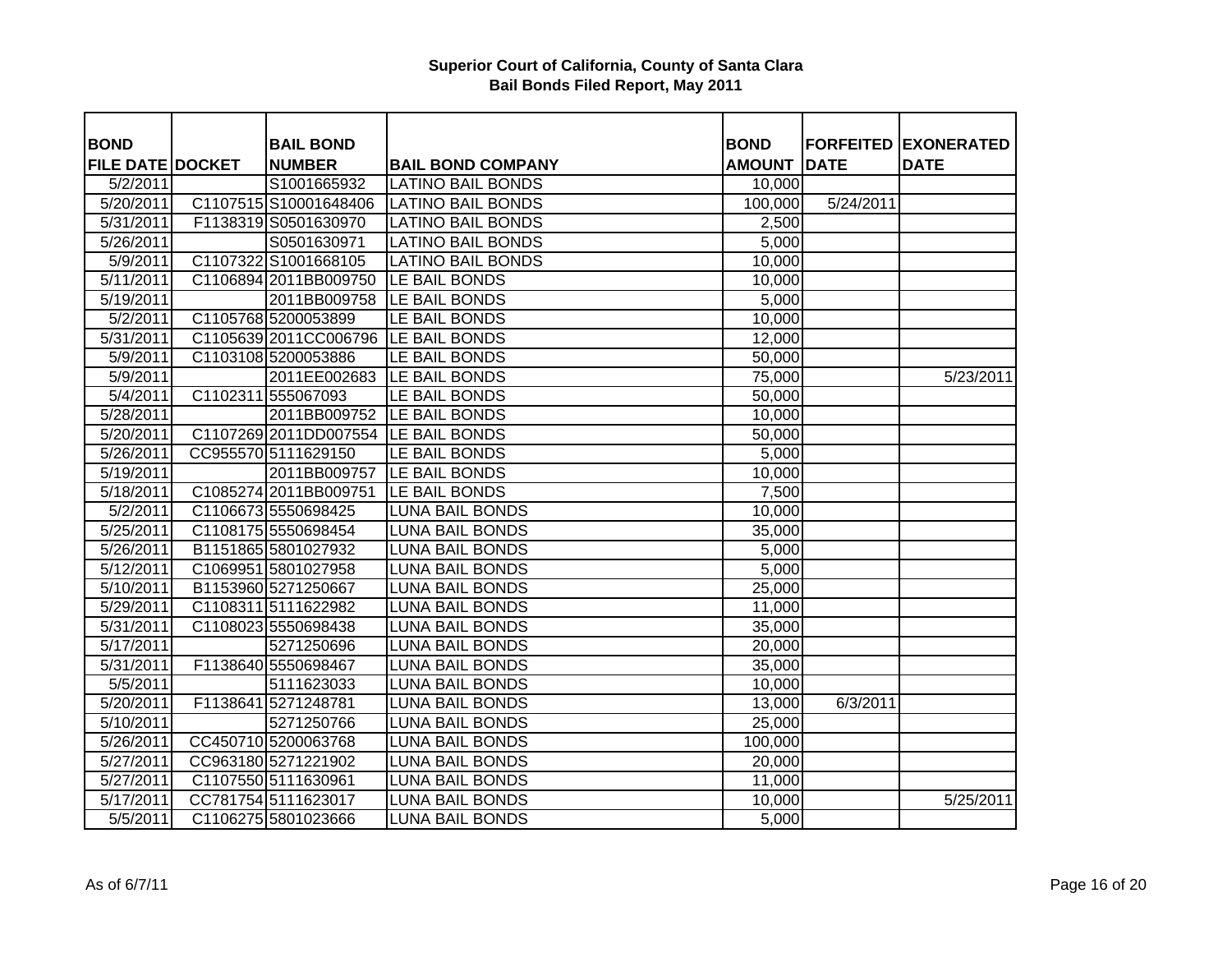| <b>BOND</b>             | <b>BAIL BOND</b>       |                                               | <b>BOND</b>   |             | <b>FORFEITED EXONERATED</b> |
|-------------------------|------------------------|-----------------------------------------------|---------------|-------------|-----------------------------|
| <b>FILE DATE DOCKET</b> | <b>NUMBER</b>          | <b>BAIL BOND COMPANY</b>                      | <b>AMOUNT</b> | <b>DATE</b> | <b>DATE</b>                 |
| 5/29/2011               | 5271202877             | <b>LUNA BAIL BONDS</b>                        | 25,000        |             |                             |
| 5/16/2011               | 5550690614             | <b>LUNA BAIL BONDS</b>                        | 40,000        |             |                             |
| 5/18/2011               | F1138589 5271250711    | <b>LUNA BAIL BONDS</b>                        | 25,000        |             |                             |
| 5/2/2011                | CC957130 5105195025    | <b>LUNA BAIL BONDS</b>                        | 75,000        |             |                             |
| 5/3/2011                | 550698483              | <b>LUNA BAIL BONDS</b>                        | 50,000        |             | 5/31/2011                   |
| 5/13/2011               | F1033700 5105198097    | <b>LUNA BAIL BONDS</b>                        | 100,000       |             |                             |
| 5/27/2011               | F1035469 5800908342    | <b>LUNA BAIL BONDS</b>                        | 5,000         |             |                             |
| 5/27/2011               | F1137549 5111622953    | <b>LUNA BAIL BONDS</b>                        | 6,000         |             |                             |
| 5/6/2011                | 5111622221             | <b>LUNA BAIL BONDS</b>                        | 10,000        |             |                             |
| 5/28/2011               | 5550690656             | <b>LUNA BAIL BONDS</b>                        | 50,000        |             |                             |
| 5/31/2011               | C1101996 5111563160    | <b>LUNA BAIL BONDS</b>                        | 10,000        |             |                             |
| 5/25/2011               | CC938907 5550707789    | <b>LUNA BAIL BONDS</b>                        | 40,000        |             |                             |
| 5/25/2011               | C1094791 5550708728    | <b>LUNA BAIL BONDS</b>                        | 40,000        |             |                             |
| 5/24/2011               | F1138316 5801027929    | <b>LUNA BAIL BONDS</b>                        | 5,000         |             |                             |
| 5/18/2011               | C1107728 5550708702    | <b>LUNA BAIL BONDS</b>                        | 40,000        |             |                             |
| 5/12/2011               | 5271250724             | <b>LUNA BAIL BONDS</b>                        | 25,000        |             | 5/23/2011                   |
| 5/5/2011                | C1101487 5271250753    | <b>LUNA BAIL BONDS</b>                        | 25,000        |             |                             |
| 5/29/2011               | 5271250737             | <b>LUNA BAIL BONDS</b>                        | 25,000        |             |                             |
| 5/29/2011               | 5271232919             | <b>LUNA BAIL BONDS</b>                        | 25,000        |             |                             |
| 5/17/2011               | F1035412 5271221928    | <b>LUNA BAIL BONDS</b>                        | 25,000        |             |                             |
| 5/23/2011               | C1107842 5105196684    | <b>LUNA BAIL BONDS</b>                        | 100,000       |             |                             |
| 5/6/2011                | B1154012 5105198071    | <b>LUNA BAIL BONDS</b>                        | 60,000        |             |                             |
| 5/20/2011               | B1153622 5111623020    | <b>LUNA BAIL BONDS</b>                        | 1,000         |             |                             |
| 5/3/2011                | C1103829 5550708744    | <b>LUNA BAIL BONDS</b>                        | 45,000        |             |                             |
| 5/23/2011               | C1108181 5271257356    | <b>LUNA BAIL BONDS</b>                        | 25,000        |             |                             |
| 5/3/2011                | B1153926 5271248794    | <b>LUNA BAIL BONDS</b>                        | 25,000        |             |                             |
| 5/17/2011               | 5271250683             | <b>LUNA BAIL BONDS</b>                        | 13,000        |             |                             |
| 5/2/2011                | BB944285 S1001665931   | <b>LUNA BAIL BONDS</b>                        | 10,000        |             |                             |
| 5/31/2011               | C1101447 5550698470    | <b>LUNA BAIL BONDS</b>                        | 50,000        |             |                             |
| 5/11/2011               | C1107170 5111622911    | <b>LUNA BAIL BONDS</b>                        | 10,000        |             |                             |
| 5/16/2011               | 5271250708             | <b>LUNA BAIL BONDS</b>                        | 15,000        |             |                             |
| 5/4/2011                |                        | C1085657 2011DD008049 MICHAEL COLE BAIL BONDS | 10,000        |             |                             |
| $\frac{1}{5}$ /9/2011   | C1199284 2011 CC006561 | MICHAEL COLE BAIL BONDS                       | 15,000        |             | 5/11/2011                   |
| $\overline{5/10/2011}$  | A302119632             | <b>NOBLE BAIL BONDS</b>                       | 10,000        |             |                             |
|                         |                        |                                               |               |             |                             |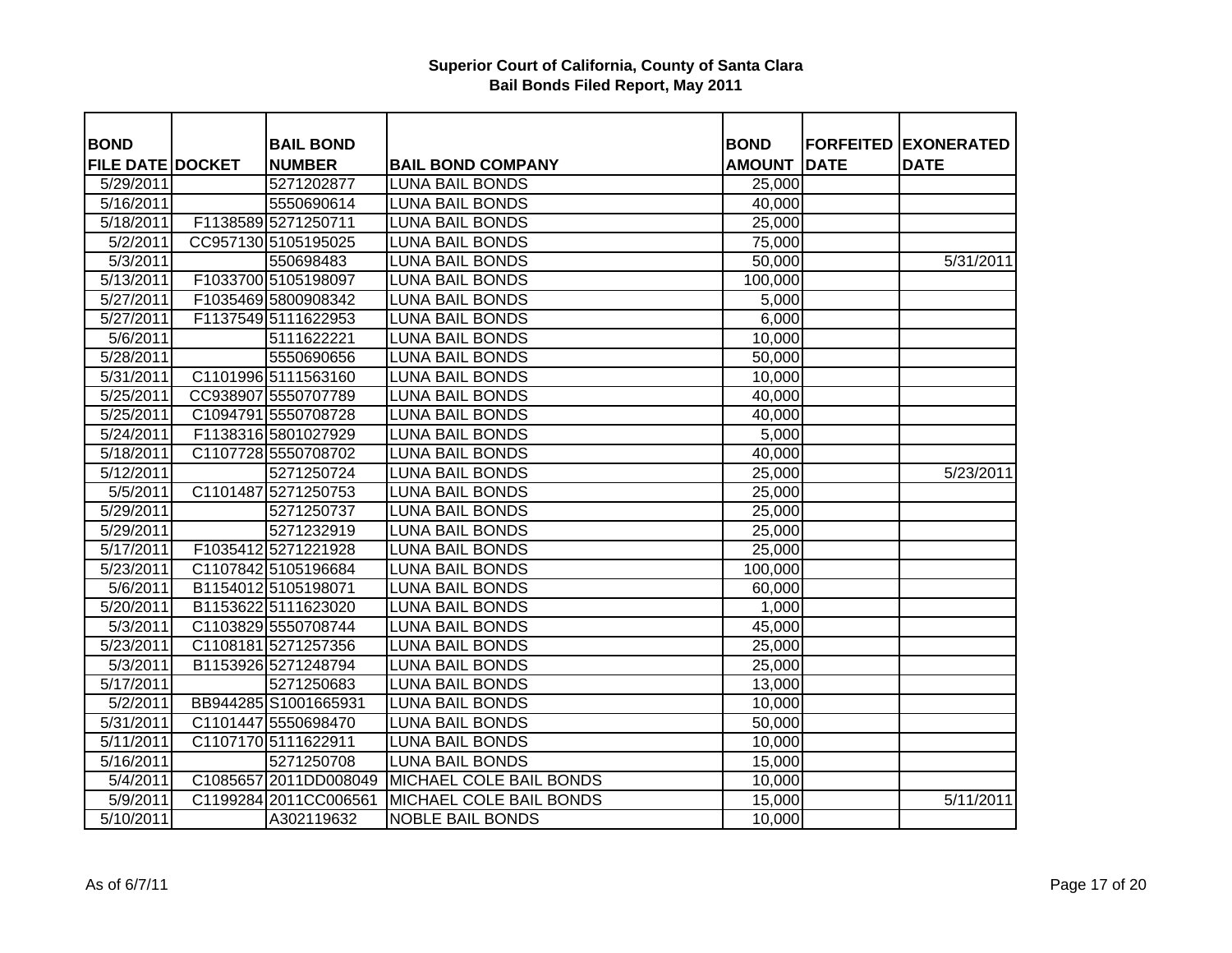| <b>BOND</b>             | <b>BAIL BOND</b>       |                                           | <b>BOND</b>         |             | <b>FORFEITED EXONERATED</b> |
|-------------------------|------------------------|-------------------------------------------|---------------------|-------------|-----------------------------|
| <b>FILE DATE DOCKET</b> | <b>NUMBER</b>          | <b>BAIL BOND COMPANY</b>                  | <b>AMOUNT</b>       | <b>DATE</b> | <b>DATE</b>                 |
| 5/9/2011                | C1104510 FCS25716348   | <b>NOR CAL BAIL BONDS</b>                 | 20,000              |             |                             |
| 5/18/2011               | B1153138 U3520308276   | NOR CAL BAIL BONDS                        | 35,000              |             |                             |
| 5/9/2011                | C1104510 FCS25716347   | NOR CAL BAIL BONDS                        | 20,000              |             |                             |
| 5/2/2011                | C1107028 FCS50707574   | NOR CAL BAIL BONDS                        | 50,000              |             |                             |
| 5/18/2011               | B1153654 S1001667597   | <b>OUT NOW BAIL BONDS</b>                 | 10,000              |             |                             |
| 5/4/2011                | C1106885 2011BB013701  | PACIFIC COAST BAIL BONDS                  | 10,000              | 5/20/2011   |                             |
| 5/29/2011               | 2011DD009677           | PACIFIC COAST BAIL BONDS                  | 11,000              |             |                             |
| 5/19/2011               | F1138315 2011AA076079  | <b>PACIFIC COAST BAIL BONDS</b>           | 5,000               |             |                             |
| 5/9/2011                | C1100314 2011BB020555  | <b>PACIFIC COAST BAIL BONDS</b>           | 10,000              |             |                             |
| 5/23/2011               | 2011CC014524           | <b>PACIFIC COAST BAIL BONDS</b>           | 25,000              |             |                             |
| 5/4/2011                | B1154009 2011CC014071  | <b>PACIFIC COAST BAIL BONDS</b>           | 30,000              |             |                             |
| 5/10/2011               | 2011AA076078           | <b>PACIFIC COAST BAIL BONDS</b>           | 5,000               |             |                             |
| 5/12/2011               | C1101577 2011 CC014525 | <b>PACIFIC COAST BAIL BONDS</b>           | 20,000              |             | 5/17/2011                   |
| 5/19/2011               | C1091230 5200051952    | PARAMOUNT BAIL BONDS                      | 10,000              |             |                             |
| 5/12/2011               | B1153273 IS15K192977   | QUICK RELEASE BAIL BONDS                  | 10,000              |             |                             |
| 5/13/2011               | F1138492 2011AA053554  | <b>RAMIREZ BAIL BONDS</b>                 | 5,000               |             |                             |
| 5/2/2011                | C1107573 2011CC012328  | <b>RAMIREZ BAIL BONDS</b>                 | $\overline{26,000}$ |             |                             |
| 5/9/2011                | 2011BB016778           | <b>RAMIREZ BAIL BONDS</b>                 | 10,000              |             |                             |
| 5/9/2011                | C1107169 5550703439    | <b>REASONABLE BAIL BONDS</b>              | 30,000              |             |                             |
| 5/11/2011               | C1198410 A302123554    | <b>SCOTT MACKENZIE BAIL BONDS</b>         | 5,000               |             |                             |
| 5/17/2011               | 5550669872             | <b>SHARK CITY BAIL BONDS</b>              | 20,000              |             |                             |
| $\overline{5}/25/2011$  | EE120005 IS30K104573   | <b>SYLVIA'S BAIL BONDS</b>                | 20,000              |             |                             |
| 5/4/2011                | C1103668 2011 CC011757 | <b>TAPOUT BAIL BONDS</b>                  | 5,000               |             |                             |
| 5/23/2011               | 2011DD008601           | <b>TAPOUT BAIL BONDS</b>                  | 50,000              |             |                             |
| 5/9/2011                | B1153904 2011CC012554  | <b>TAPOUT BAIL BONDS</b>                  | 25,000              |             |                             |
| 5/27/2011               | C1106130 2011CC014522  | <b>TAPOUT BAIL BONDS</b>                  | 25,000              |             |                             |
| 5/12/2011               |                        | C1199075 2011DD008047   TAPOUT BAIL BONDS | 7,000               |             |                             |
| 5/25/2011               | C1108309 2011DD009671  | <b>TAPOUT BAIL BONDS</b>                  | 50,000              |             |                             |
| 5/5/2011                |                        | C1198966 2011BB020037 TAPOUT BAIL BONDS   | 5,000               |             |                             |
| 5/23/2011               | CC803019 2011CC014521  | <b>TAPOUT BAIL BONDS</b>                  | 20,000              |             |                             |
| 5/12/2011               | C1075870 2011EE004798  | <b>TAPOUT BAIL BONDS</b>                  | 15,000              |             |                             |
| 5/23/2011               | C1008069 2011CC012555  | <b>TAPOUT BAIL BONDS</b>                  | 25,000              |             |                             |
| 5/27/2011               | F1138623 2011DD009673  | <b>TAPOUT BAIL BONDS</b>                  | 35,000              |             |                             |
| 5/9/2011                | C1104373 IS50K59824    | <b>TEDD WALLACE BAIL BONDS</b>            | 10,000              |             |                             |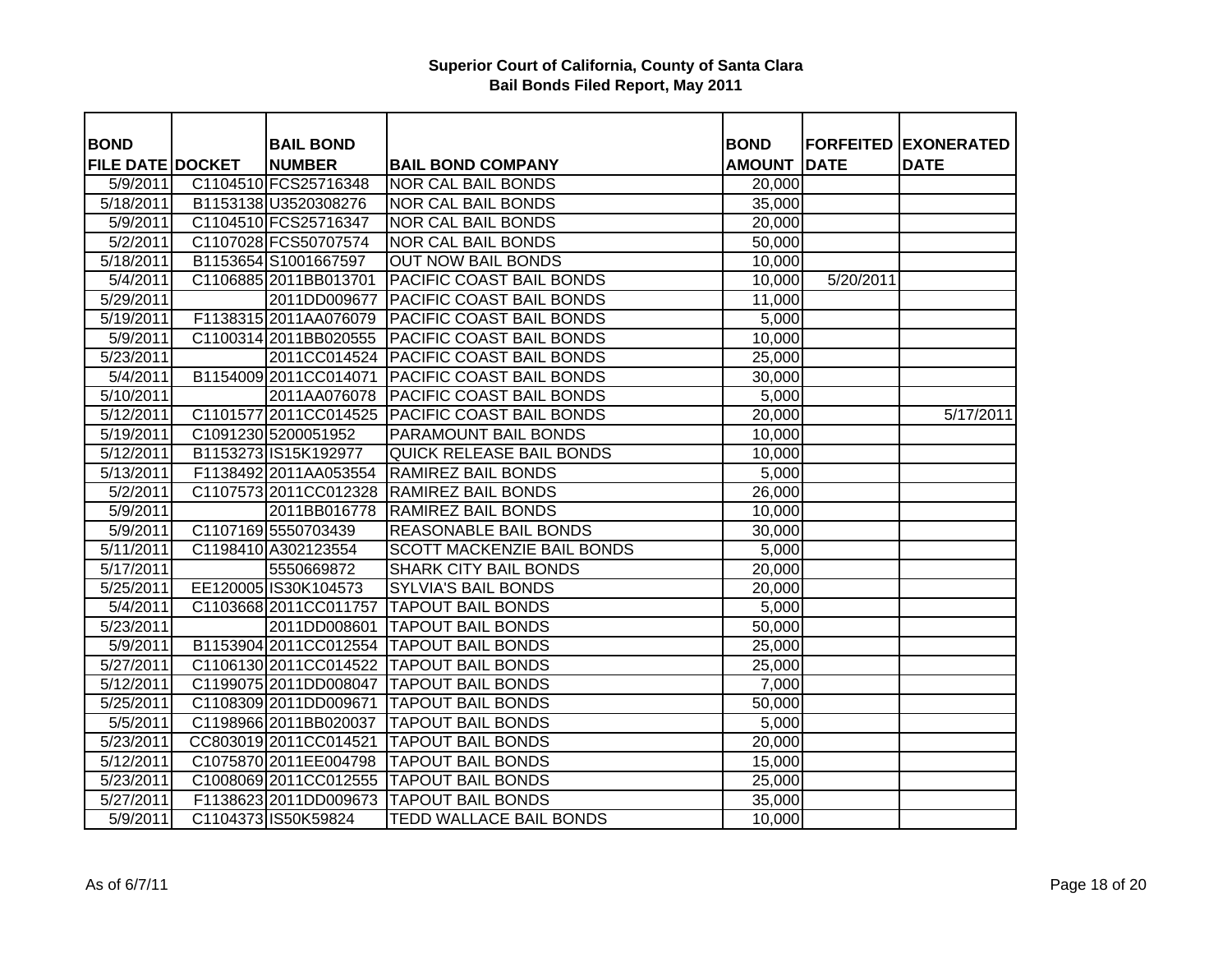| <b>BOND</b>             | <b>BAIL BOND</b>     |                                | <b>BOND</b>   |      | <b>FORFEITED EXONERATED</b> |
|-------------------------|----------------------|--------------------------------|---------------|------|-----------------------------|
| <b>FILE DATE DOCKET</b> | <b>NUMBER</b>        | <b>BAIL BOND COMPANY</b>       | <b>AMOUNT</b> | DATE | <b>DATE</b>                 |
| 5/17/2011               | B1153923 IS100K25504 | <b>TEDD WALLACE BAIL BONDS</b> | 75,000        |      |                             |
| 5/23/2011               | IS15K181573          | TEDD WALLACE BAIL BONDS        | 15,000        |      |                             |
| $\overline{5/18/2011}$  | IS30K101910          | <b>TEDD WALLACE BAIL BONDS</b> | 10,000        |      |                             |
| 5/17/2011               | B1153619 IS50K59821  | TEDD WALLACE BAIL BONDS        | 50,000        |      |                             |
| 5/25/2011               | C1199935 IS15K181571 | TEDD WALLACE BAIL BONDS        | 10,000        |      |                             |
| 5/5/2011                | C1106057 IS30K99420  | <b>TEDD WALLACE BAIL BONDS</b> | 15,000        |      |                             |
| 5/31/2011               | C1090006 AS6K273890  | <b>THANG VO BAIL BONDS</b>     | 5,000         |      |                             |
| 5/17/2011               | B1153066 AS100K13783 | THANG VO BAIL BONDS            | 100,000       |      |                             |
| $\overline{5/18/2011}$  | CC801883 AS15K113825 | THANG VO BAIL BONDS            | 15,000        |      |                             |
| 5/19/2011               | F1138431 AS100K13784 | THANG VO BAIL BONDS            | 100,000       |      |                             |
| 5/6/2011                | C1107374 AS15K113338 | THANG VO BAIL BONDS            | 11,000        |      |                             |
| 5/23/2011               | B1153429 AS25196383  | <b>TONY DIAZ BAIL BONDS</b>    | 11,000        |      |                             |
| 5/23/2011               | A302124438           | <b>VU BAIL BONDS</b>           | 25,000        |      |                             |
| 5/20/2011               | C1108547 AUL2079858  | <b>VU BAIL BONDS</b>           | 50,000        |      |                             |
| 5/2/2011                | C1106696 A302123398  | <b>VU BAIL BONDS</b>           | 25,000        |      |                             |
| 5/2/2011                | A152175162           | <b>VU BAIL BONDS</b>           | 10,000        |      |                             |
| 5/3/2011                | C1107558 A152175158  | <b>VU BAIL BONDS</b>           | 10,000        |      |                             |
| 5/28/2011               | AUL2079867           | <b>VU BAIL BONDS</b>           | 50,000        |      |                             |
| 5/17/2011               | F1138322 A72246080   | <b>VU BAIL BONDS</b>           | 5,000         |      |                             |
| 5/23/2011               | A152176523           | <b>VU BAIL BONDS</b>           | 11,000        |      |                             |
| 5/10/2011               | B1154088 A302123401  | <b>VU BAIL BONDS</b>           | 20,000        |      |                             |
| 5/28/2011               | A152176529           | <b>VU BAIL BONDS</b>           | 10,000        |      |                             |
| 5/29/2011               | A302124440           | <b>VU BAIL BONDS</b>           | 21,000        |      |                             |
| 5/6/2011                | B1051390 A302123399  | <b>VU BAIL BONDS</b>           | 11,000        |      |                             |
| 5/9/2011                | C1106891 A302123407  | <b>VU BAIL BONDS</b>           | 25,000        |      |                             |
| 5/9/2011                | C1091433 A72246077   | <b>VU BAIL BONDS</b>           | 5,000         |      |                             |
| 5/9/2011                | C1100121 A152175163  | <b>VU BAIL BONDS</b>           | 10,000        |      |                             |
| 5/28/2011               | AUL2079866           | <b>VU BAIL BONDS</b>           | 40,000        |      |                             |
| 5/9/2011                | CC808665 A72246079   | <b>VU BAIL BONDS</b>           | 3,000         |      |                             |
| 5/23/2011               | BB517246 A302123400  | <b>VU BAIL BONDS</b>           | 10,000        |      |                             |
| 5/26/2011               | A152176524           | <b>VU BAIL BONDS</b>           | 10,000        |      |                             |
| 5/13/2011               | C1108056 A302123406  | <b>VU BAIL BONDS</b>           | 10,000        |      |                             |
| 5/18/2011               | B1153637 A72246091   | <b>VU BAIL BONDS</b>           | 5,000         |      |                             |
| 5/24/2011               | A152176522           | <b>VU BAIL BONDS</b>           | 10,000        |      |                             |